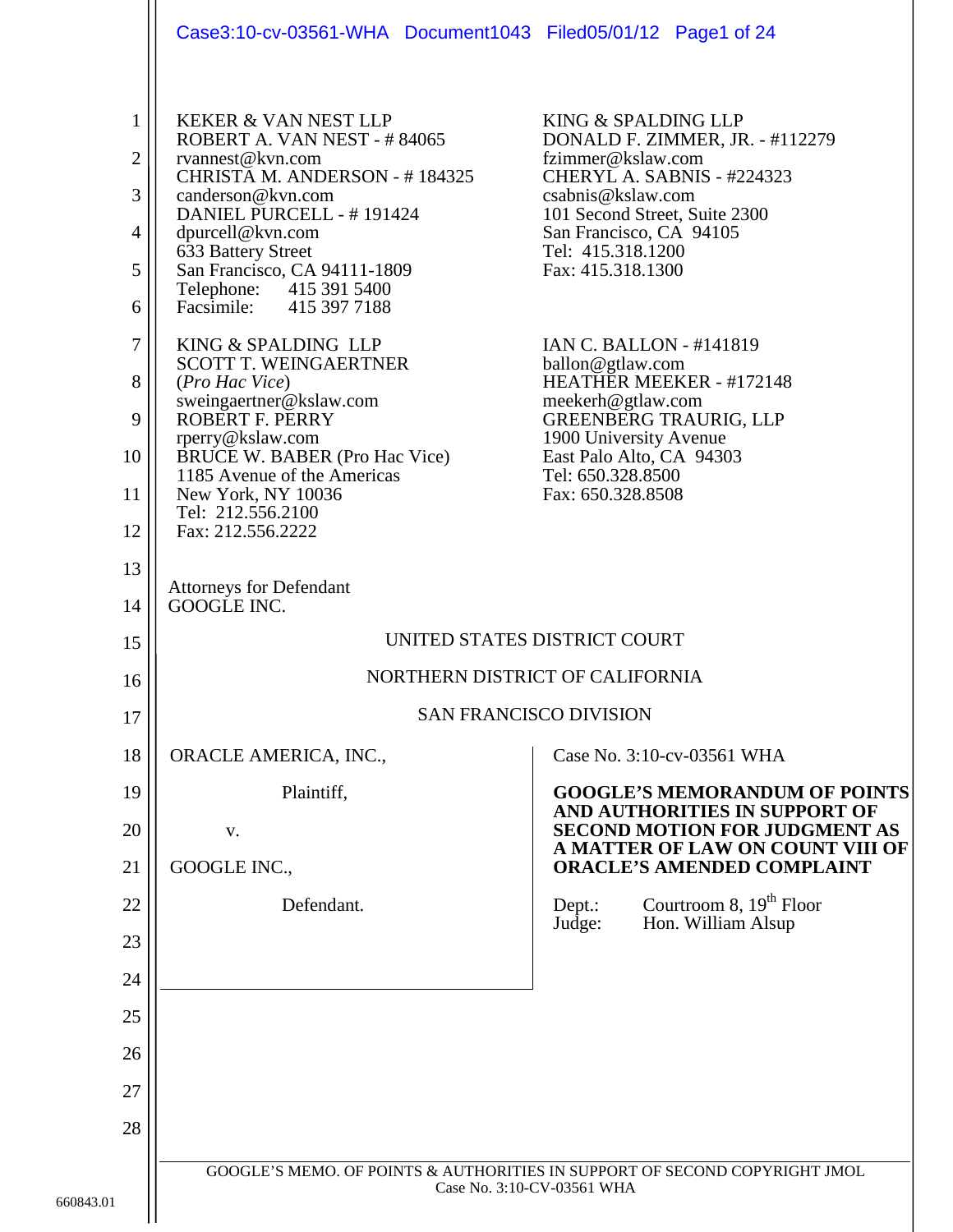|                | Case3:10-cv-03561-WHA Document1043 Filed05/01/12 Page2 of 24 |           |                                                                                                                                                        |             |
|----------------|--------------------------------------------------------------|-----------|--------------------------------------------------------------------------------------------------------------------------------------------------------|-------------|
| $\mathbf{1}$   |                                                              |           | <b>TABLE OF CONTENTS</b>                                                                                                                               |             |
| $\overline{2}$ |                                                              |           |                                                                                                                                                        | <b>Page</b> |
| 3              | Ι.                                                           |           |                                                                                                                                                        |             |
| 4              | II.                                                          |           |                                                                                                                                                        |             |
| 5              | III.                                                         |           |                                                                                                                                                        |             |
| 6<br>7         |                                                              | A.        | The SSO of the 37 API packages is not copyrightable, and Google is<br>entitled to judgment as a matter of law on the entirety of Oracle's copyright    |             |
| 8              |                                                              | <b>B.</b> | Oracle failed to prove the actual contents of the works that are the subject                                                                           |             |
| 9              |                                                              |           | of its registrations or that the copyrights cover any component parts of the                                                                           |             |
| 10             |                                                              |           | 1.<br>Oracle has not proved the contents of the works that were registered                                                                             |             |
| 11             |                                                              |           |                                                                                                                                                        |             |
| 12             |                                                              |           | 2.<br>Oracle has not proved that its copyright registrations cover the<br>individual components of the works on which it bases its claims of           |             |
| 13<br>14       |                                                              | $C$ .     | Google is entitled to judgment as a matter of law that the source code and<br>object code implementing the 37 API packages are not derivative works of |             |
| 15             |                                                              |           |                                                                                                                                                        |             |
| 16             |                                                              | D.        | Google is entitled to judgment as a matter of law that the names and<br>declarations from the 37 API packages that appear in the Android source        |             |
| 17             |                                                              | Ε.        |                                                                                                                                                        |             |
| 18<br>19       |                                                              |           | 1.<br>Oracle failed to prove that Google's use of the rangeCheck method                                                                                |             |
| 20             |                                                              |           | 2.<br>Oracle failed to prove that the use of the allegedly copied comments                                                                             |             |
| 21             |                                                              |           | in CodeSourceTest.java and<br>CollectionCertStoreParametersTest.java is more than <i>de minimis</i> 11                                                 |             |
| 22             |                                                              |           | Oracle failed to prove that the use of the eight "Impl" and "ACL"<br>3.                                                                                |             |
| 23<br>24       |                                                              | F.        | Google is entitled to judgment as a matter of law that its specifications for                                                                          |             |
| 25             |                                                              |           | 1.<br>The evidence cannot support a finding that Android's English-                                                                                    |             |
| 26             |                                                              |           | language documentation was copied from the Java API                                                                                                    |             |
| 27<br>28       |                                                              |           | 2.<br>The evidence cannot support a finding that the SSO of Android's<br>English-language documentation was copied from the Java API                   |             |
|                |                                                              |           | $\mathbf{i}$<br>GOOGLE'S MEMO. OF POINTS & AUTHORITIES IN SUPPORT OF SECOND COPYRIGHT JMOL<br>Case No. 3:10-cv-03561 WHA                               |             |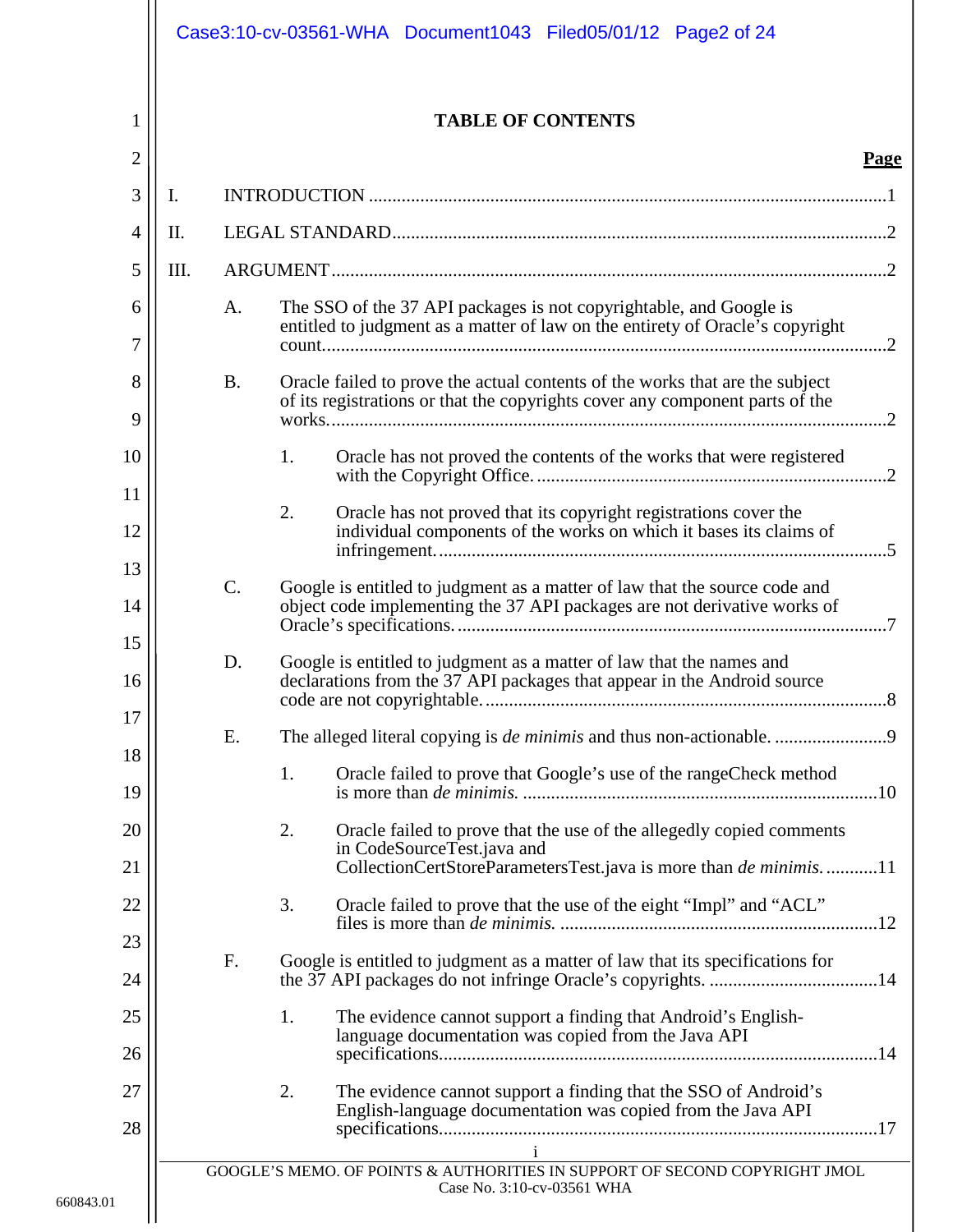|                                                 | Case3:10-cv-03561-WHA Document1043 Filed05/01/12 Page3 of 24                                                                                                                                                                                                                                                                                                                                                                                                                                                                                                                                                                                                                                                                           |
|-------------------------------------------------|----------------------------------------------------------------------------------------------------------------------------------------------------------------------------------------------------------------------------------------------------------------------------------------------------------------------------------------------------------------------------------------------------------------------------------------------------------------------------------------------------------------------------------------------------------------------------------------------------------------------------------------------------------------------------------------------------------------------------------------|
| 1<br>2<br>3<br>4<br>5<br>6<br>7<br>8<br>9<br>10 | G.<br>Google is entitled to judgment as a matter of law on Oracle's claims based<br>on alleged literal copying, because Oracle failed to prove that either of the<br>two copyright registrations on which it relies provides protection for the<br>H.<br>If the Court accepts Oracle's now-withdrawn "collective work" argument,<br>Google is entitled to judgment as a matter of law of non-infringement of<br>each of the component parts of the registered works, because Oracle has<br>I.<br>Google is entitled to judgment as a matter of law on the entirety of Oracle's<br>copyright count, because Oracle's copyright claims are barred by the<br>equitable doctrines of laches, equitable estoppel, waiver and implied<br>IV. |
| 11                                              |                                                                                                                                                                                                                                                                                                                                                                                                                                                                                                                                                                                                                                                                                                                                        |
| 12                                              |                                                                                                                                                                                                                                                                                                                                                                                                                                                                                                                                                                                                                                                                                                                                        |
| 13                                              |                                                                                                                                                                                                                                                                                                                                                                                                                                                                                                                                                                                                                                                                                                                                        |
| 14                                              |                                                                                                                                                                                                                                                                                                                                                                                                                                                                                                                                                                                                                                                                                                                                        |
| 15                                              |                                                                                                                                                                                                                                                                                                                                                                                                                                                                                                                                                                                                                                                                                                                                        |
| 16                                              |                                                                                                                                                                                                                                                                                                                                                                                                                                                                                                                                                                                                                                                                                                                                        |
| 17                                              |                                                                                                                                                                                                                                                                                                                                                                                                                                                                                                                                                                                                                                                                                                                                        |
| 18                                              |                                                                                                                                                                                                                                                                                                                                                                                                                                                                                                                                                                                                                                                                                                                                        |
| 19                                              |                                                                                                                                                                                                                                                                                                                                                                                                                                                                                                                                                                                                                                                                                                                                        |
| 20                                              |                                                                                                                                                                                                                                                                                                                                                                                                                                                                                                                                                                                                                                                                                                                                        |
| 21                                              |                                                                                                                                                                                                                                                                                                                                                                                                                                                                                                                                                                                                                                                                                                                                        |
| 22                                              |                                                                                                                                                                                                                                                                                                                                                                                                                                                                                                                                                                                                                                                                                                                                        |
| 23                                              |                                                                                                                                                                                                                                                                                                                                                                                                                                                                                                                                                                                                                                                                                                                                        |
| 24<br>25                                        |                                                                                                                                                                                                                                                                                                                                                                                                                                                                                                                                                                                                                                                                                                                                        |
| 26                                              |                                                                                                                                                                                                                                                                                                                                                                                                                                                                                                                                                                                                                                                                                                                                        |
| 27                                              |                                                                                                                                                                                                                                                                                                                                                                                                                                                                                                                                                                                                                                                                                                                                        |
| 28                                              |                                                                                                                                                                                                                                                                                                                                                                                                                                                                                                                                                                                                                                                                                                                                        |
|                                                 | $\mathbf{ii}$<br>GOOGLE'S MEMO. OF POINTS & AUTHORITIES IN SUPPORT OF SECOND COPYRIGHT JMOL                                                                                                                                                                                                                                                                                                                                                                                                                                                                                                                                                                                                                                            |
|                                                 | Case No. 3:10-cv-03561 WHA                                                                                                                                                                                                                                                                                                                                                                                                                                                                                                                                                                                                                                                                                                             |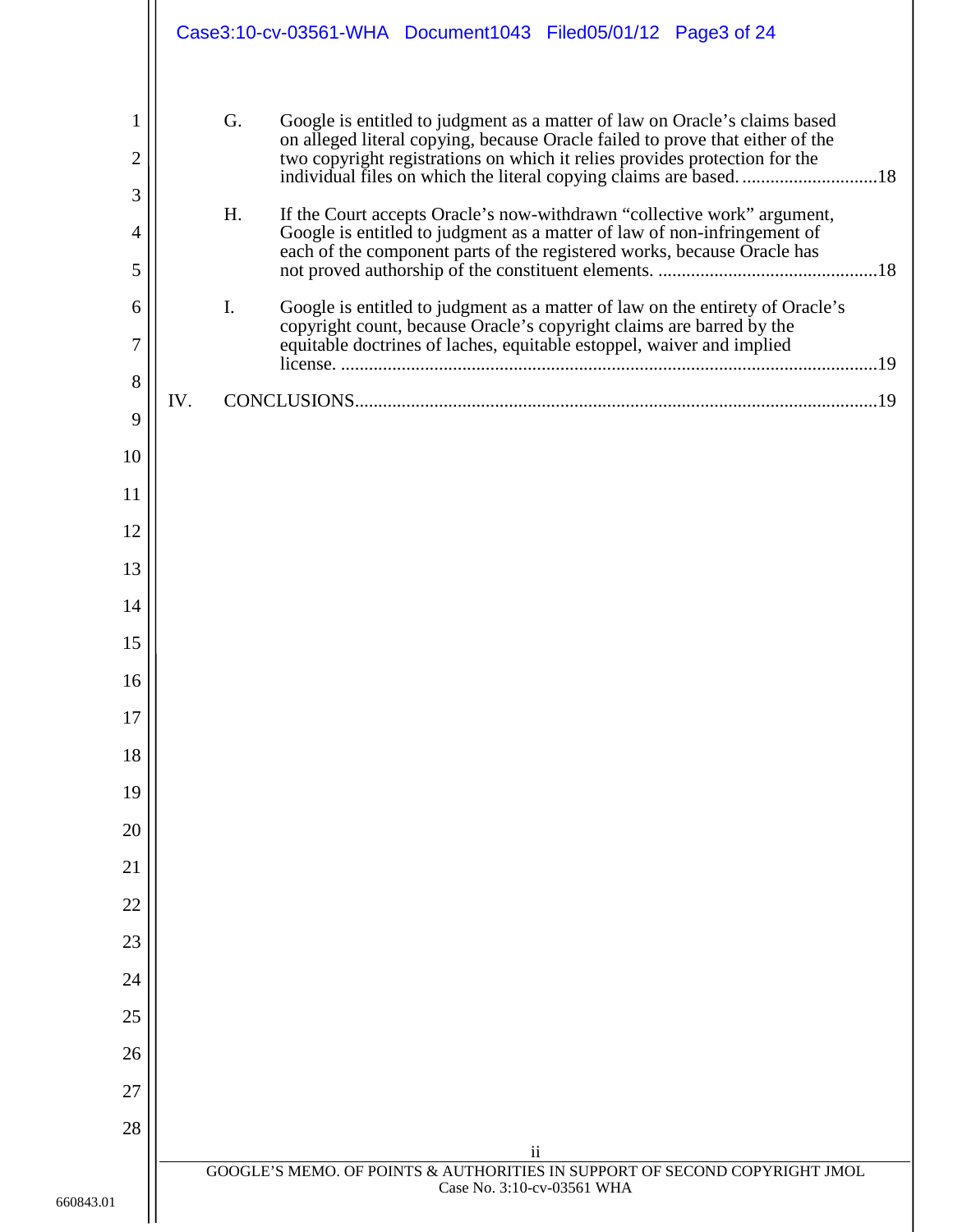|                     | Case3:10-cv-03561-WHA Document1043 Filed05/01/12 Page4 of 24                                             |
|---------------------|----------------------------------------------------------------------------------------------------------|
| 1<br>$\overline{2}$ | <b>TABLE OF AUTHORITIES</b><br>Page(s)                                                                   |
| 3                   | <b>Federal Cases</b>                                                                                     |
| $\overline{4}$      | Allen v. Academic Games League of Am., Inc.                                                              |
| 5                   |                                                                                                          |
| 6                   | Anderson v. Liberty Lobby, Inc.                                                                          |
| $\tau$              | Apple Computer, Inc. v. Microsoft Corp.                                                                  |
| 8<br>9              | Baker v. Selden                                                                                          |
| 10<br>11            | Computer Assoc. Int'l, Inc. v. Altai, Inc.                                                               |
| 12                  | Data East USA, Inc. v. Epyx, Inc.                                                                        |
| 13                  | Feist Pubs., Inc. v. Rural Tele. Serv. Co.                                                               |
| 14<br>15            | Incredible Techs., Inc. v. Virtual Techs., Inc.                                                          |
| 16                  | Johnson v. Gordon                                                                                        |
| 17<br>18            | Kodadek v. MTV Networks, Inc.                                                                            |
| 19                  | Lakeside-Scott v. Multnomah County                                                                       |
| 20<br>21            | Mazer v. Stein                                                                                           |
| 22                  | MiTek Holdings, Inc. v. ArcE Eng'g Co.                                                                   |
| 23<br>24            | Newton v. Diamond                                                                                        |
| 25                  | Sega Enters. Ltd. v. Accolade, Inc.                                                                      |
| 26<br>27            | Seiler v. Lucasfilm, Ltd.                                                                                |
| 28                  | iii                                                                                                      |
|                     | GOOGLE'S MEMO. OF POINTS & AUTHORITIES IN SUPPORT OF SECOND COPYRIGHT JMOL<br>Case No. 3:10-cv-03561 WHA |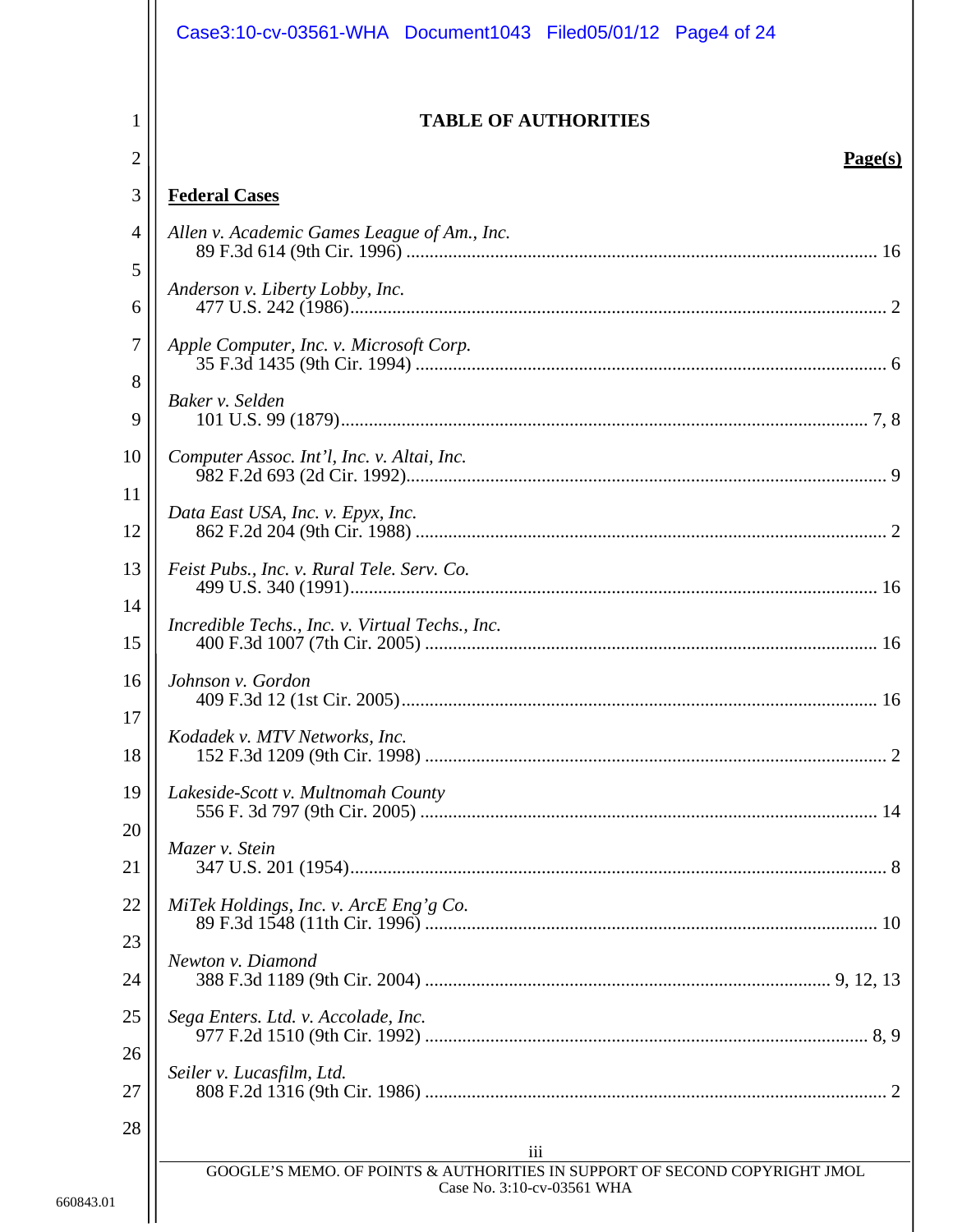|                | Case3:10-cv-03561-WHA Document1043 Filed05/01/12 Page5 of 24                                             |
|----------------|----------------------------------------------------------------------------------------------------------|
| $\mathbf{1}$   | Weisgram v. Marley Co.                                                                                   |
| $\overline{c}$ |                                                                                                          |
| 3              | Willis v. Marion County Auditor's Office                                                                 |
| $\overline{4}$ | <b>Federal Statutes</b>                                                                                  |
| 5              |                                                                                                          |
| 6              |                                                                                                          |
| 7              |                                                                                                          |
| 8              |                                                                                                          |
| 9              | <b>Federal Rules</b>                                                                                     |
| 10             |                                                                                                          |
| 11             | <b>Federal Regulations</b>                                                                               |
| 12             |                                                                                                          |
| 13             | <b>Other Authorities</b>                                                                                 |
| 14             | 4 MELVILLE B. NIMMER & DAVID NIMMER, NIMMER ON COPYRIGHT § 13.01[A]  6                                   |
| 15             |                                                                                                          |
| 16             |                                                                                                          |
| 17             |                                                                                                          |
| 18             |                                                                                                          |
| 19             |                                                                                                          |
| 20             |                                                                                                          |
| 21             |                                                                                                          |
| 22             |                                                                                                          |
| 23             |                                                                                                          |
| 24             |                                                                                                          |
| 25             |                                                                                                          |
| 26             |                                                                                                          |
| 27             |                                                                                                          |
| 28             | iv                                                                                                       |
| 660843.01      | GOOGLE'S MEMO. OF POINTS & AUTHORITIES IN SUPPORT OF SECOND COPYRIGHT JMOL<br>Case No. 3:10-cv-03561 WHA |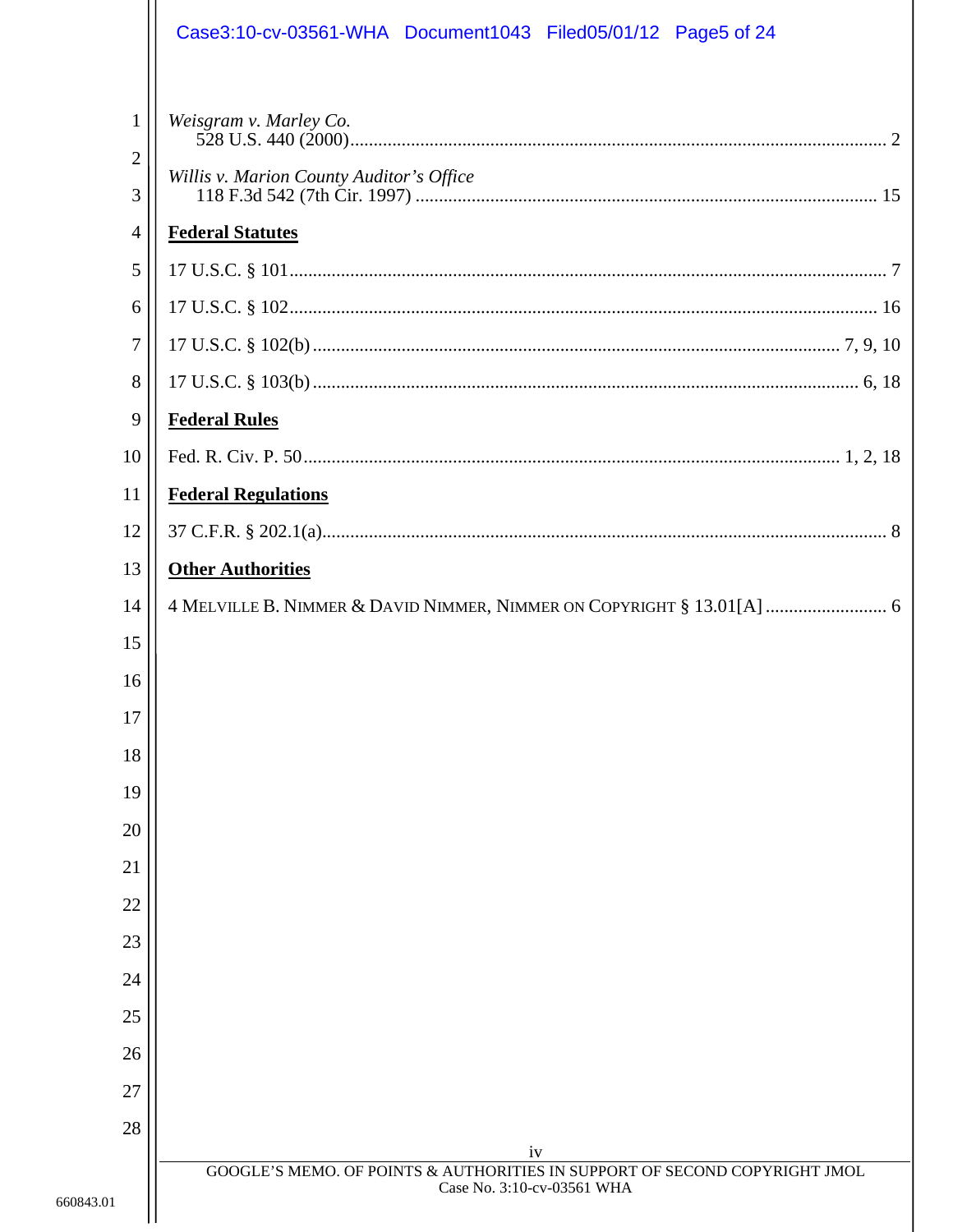### <span id="page-5-0"></span>**I. INTRODUCTION**

2

1

It is time to put Oracle's copyright claims to rest.

3 4 5 6 7 8 The structure, sequence and organization ("SSO") of the API packages at issue is not copyrightable, because the SSO is an unprotectable idea, system or method of operation, and because any arguable expression in the SSO is unprotectable under the doctrines of merger and *scenes a faire.* The grounds for these conclusions will be given in full in Google's Proposed Findings of Fact and Conclusions of Law, and have been stated in Google's prior briefs on copyrightability. *See* Dkts. 260, 368, 562, 601, 778, 823, 831, 852, 860, 897, 898, 955, 993.

9 10 11 12 13 14 15 16 17 18 19 20 21 In addition, Oracle's copyright count fails in its entirety because Oracle has not proven the contents of the two works at issue that Sun registered with the Copyright Office, versions 1.4 and 5.0 of Java 2 Standard Edition ("J2SE"). Oracle offered various discs into evidence that purportedly contain copies of versions 1.4 and 5.0 of J2SE. It also offered evidence that shows that a disc might have been submitted to the Copyright Office along with its application for registration of version 5.0. And it offered Dr. Reinhold's testimony that the source code excerpts submitted with the applications come from versions 1.4 and 5.0 of J2SE. But there have been *multiple releases* of each version of J2SE, and Oracle has not offered evidence from which a reasonable jury could find that any of the code that is in evidence is a complete copy of the *actual, specific* releases of versions 1.4 and 5.0 that were registered with the Copyright Office. This basic failure of proof—and the evidence in the record that contradicts Oracle's assertion that the correct entire works are in the record—prevents Oracle from obtaining any judgment of copyright infringement.

22 23 24 25 26 In addition, Google is entitled to judgment as a matter of law on Oracle's claim that Android's implementing code is a derivative work of Oracle's 37 API packages, its copyright claims based on the names and declarations in those packages, its literal copying claims, and its copyright claims based on the specifications (i.e., the documentation) in the 37 API packages. For these reasons, Google is entitled to judgment as a matter of law pursuant to Rule 50 of

<span id="page-5-1"></span>27 the Federal Rules of Civil Procedure on the entirety of Count VIII of the Amended Complaint.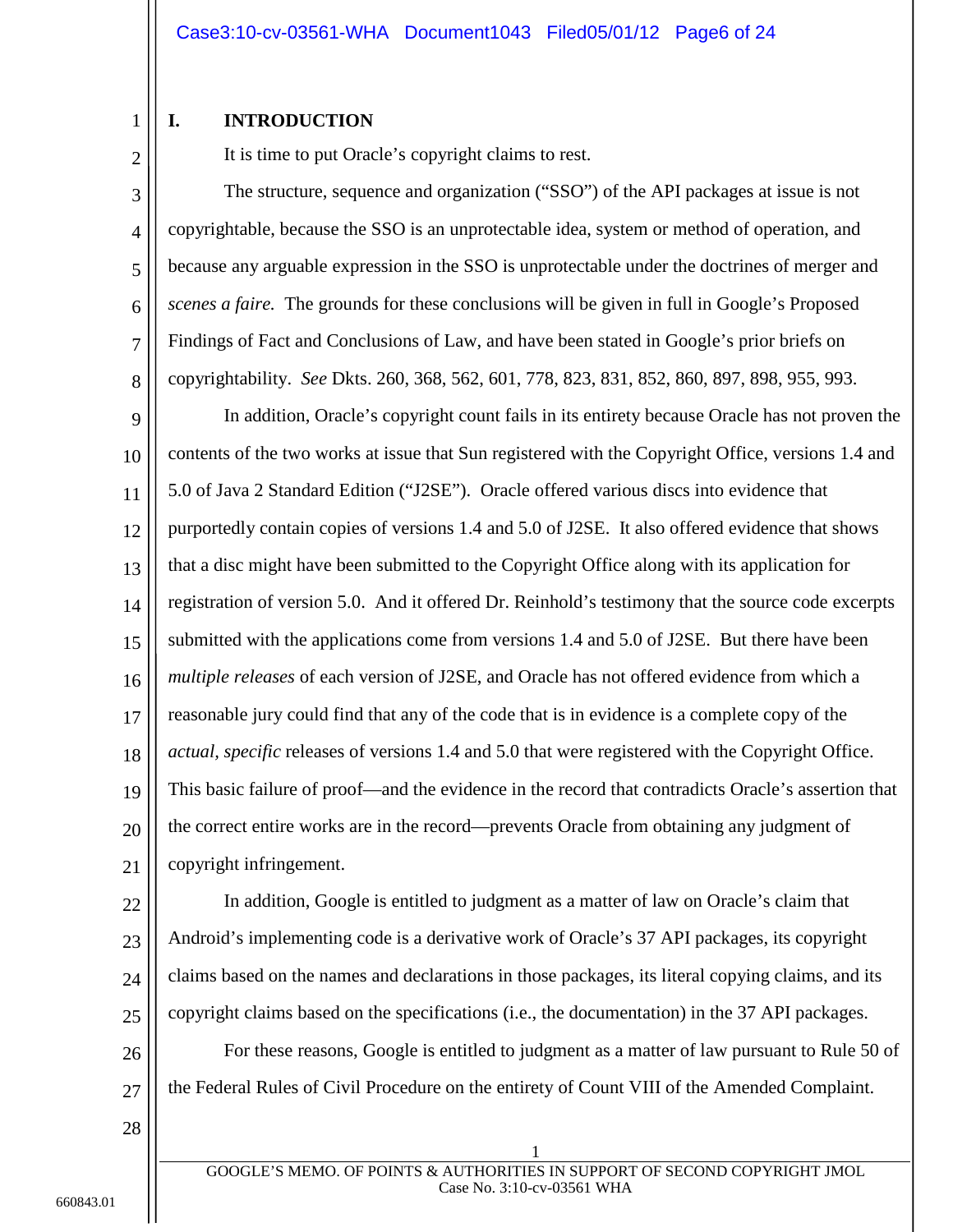#### <span id="page-6-0"></span>1 **II. LEGAL STANDARD**

<span id="page-6-10"></span><span id="page-6-9"></span><span id="page-6-8"></span><span id="page-6-7"></span><span id="page-6-6"></span><span id="page-6-5"></span><span id="page-6-4"></span><span id="page-6-3"></span><span id="page-6-2"></span><span id="page-6-1"></span>

| $\overline{2}$ | Judgment as a matter of law is proper when "a party has been fully heard on an issue                                                                                                |
|----------------|-------------------------------------------------------------------------------------------------------------------------------------------------------------------------------------|
| 3              | during a jury trial and the court finds that a reasonable jury would not have a legally sufficient                                                                                  |
| $\overline{4}$ | evidentiary basis to find for the party on that issue " Fed. R. Civ. P. $50(a)(1)$ . Rule 50                                                                                        |
| 5              | "allows the trial court to remove issues from the jury's consideration when the facts are                                                                                           |
| 6              | sufficiently clear that the law requires a particular result." Weisgram v. Marley Co., 528 U.S.                                                                                     |
| $\overline{7}$ | 440, 448 (2000) (internal quotations omitted). The standard for granting judgment as a matter of                                                                                    |
| 8              | law, in practice, mirrors the standard for granting summary judgment, and "the inquiry under each                                                                                   |
| 9              | is the same." Anderson v. Liberty Lobby, Inc., 477 U.S. 242, 250-51 (1986).                                                                                                         |
| 10             | Ш.<br><b>ARGUMENT</b>                                                                                                                                                               |
| 11             | The SSO of the 37 API packages is not copyrightable, and Google is entitled<br>A.<br>to judgment as a matter of law on the entirety of Oracle's copyright count.                    |
| 12             | The Court should adopt Google's proposed findings of fact and conclusions of law                                                                                                    |
| 13             | regarding the uncopyrightability of the SSO, which Google will be filing tomorrow. For those                                                                                        |
| 14             | reasons, as well as the reasons stated in Google's prior briefs, Google is entitled to judgment as a                                                                                |
| 15             | matter of law that the SSO of the J2SE API packages at issue is not copyrightable. See Dkts. 260,                                                                                   |
| 16             | 368, 562, 601, 778, 823, 831, 852, 860, 897, 898, 955, 993.                                                                                                                         |
| 17             | Google is also entitled to judgment as a matter of law on the remainder of Oracle's                                                                                                 |
| 18             | copyright count—directed to the specifications and the alleged literal copying—for the reasons                                                                                      |
| 19             | given below. Google therefore is entitled to judgment as a matter of law on the entirety of Count                                                                                   |
| 20             | VIII of Oracle's Amended Complaint.                                                                                                                                                 |
| 21<br>22       | Oracle failed to prove the actual contents of the works that are the subject of<br><b>B.</b><br>its registrations or that the copyrights cover any component parts of the<br>works. |
| 23             | Oracle has not proved the contents of the works that were registered<br>1.                                                                                                          |
| 24             | with the Copyright Office.                                                                                                                                                          |
| 25             | It is a fundamental requirement of a copyright claim that a plaintiff introduce into                                                                                                |
| 26             | evidence a complete copy of the work on which it suing. See, e.g., Data East USA, Inc. v. Epyx,                                                                                     |
| 27             | Inc., 862 F.2d 204, 207 (9th Cir. 1988); see also Kodadek v. MTV Networks, Inc., 152 F.3d 1209                                                                                      |
| 28             | (9th Cir. 1998); Seiler v. Lucasfilm, Ltd., 808 F.2d 1316 (9th Cir. 1986). This requirement is                                                                                      |
|                | GOOGLE'S MEMO. OF POINTS & AUTHORITIES IN SUPPORT OF SECOND COPYRIGHT JMOL<br>Case No. 3:10-cv-03561 WHA                                                                            |
|                |                                                                                                                                                                                     |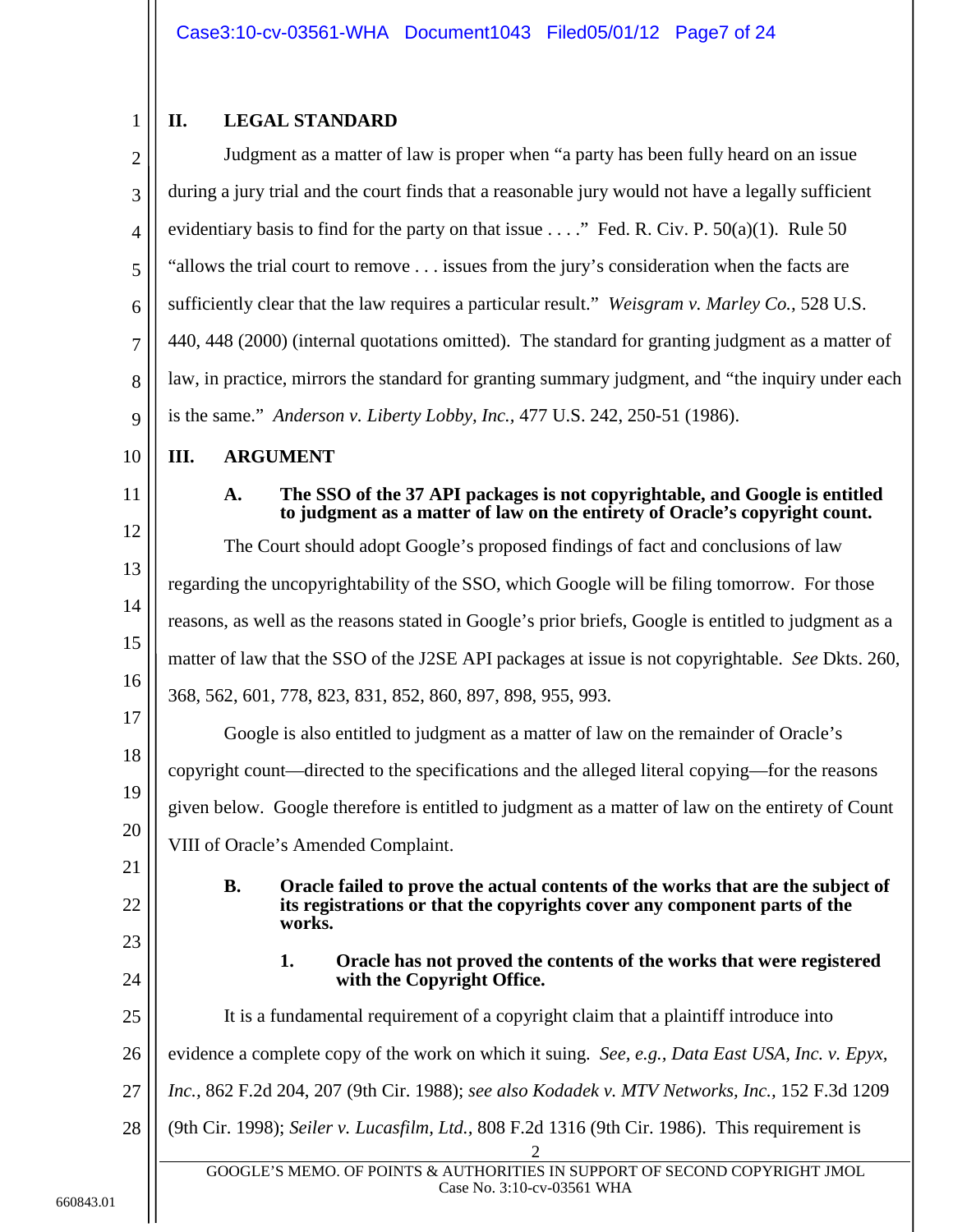### Case3:10-cv-03561-WHA Document1043 Filed05/01/12 Page8 of 24

especially important in a case such as this, where a complete copy of the work in which the copyright is registered cannot be obtained from the Copyright Office. It was up to Oracle to prove at trial what the works consist of and which parts of the complete works it owns.

Oracle has not offered proof sufficient to support a jury verdict regarding the actual contents of the works that are the subject of its copyright registrations. More specifically, there is no evidence that either trial exhibit 610.2 or 623, the exhibits that Dr. Reinhold sponsored and identified as "a DVD containing an electronic copy of the Java 5—the JDK documentation," including "the API specification for Java 5" (TX 610.2), and a DVD containing "the source code for Version 5" (TX 623), *see* RT 672:16-19, 691:14, [1](#page-7-0) is in fact a true, complete and accurate copy of *J2SE version 5.0 as it was when Sun's application was submitted to the Copyright Office in December 2004*.

12 13 14 15 16 17 18 19 20 21 22 23 24 25 26 27 28 3 Dr. Reinhold's testimony that the DVDs in evidence (TX 622, 623) are source code for versions 1.4 and 5.0 of J2SE (RT 691:6-14) does not cure this evidentiary gap, because the testimony fails to establish that the DVDs in evidence are in fact the *specific releases* of these versions of J2SE that are covered by the registrations. *See* RT 2236:9-2237:13 (Reinhold) (admitting that there were multiple releases of version 5.0 of Java 2 Standard Edition). Nor could Dr. Reinhold testify that trial exhibit 1076, another disc he identified as containing a version 5.0 of J2SE, contained the particular release of version 5.0 of J2SE that actually was registered with the Copyright Office. *See* RT 2235:10-2238:18. Finally, Dr. Reinhold carefully identified the disc marked as TX 1076 as one that contained "the *binary distribution* of J2SE 5.0, together with documentation and some tools and things like that." RT 2235:11-13 (emphasis added). A "binary distribution," however, is compiled code—bytecode, not source code. Yet the fifty pages of redacted deposit materials that accompanied the copyright application for J2SE version 5.0 was *source code* (TX 3530), and Oracle's entire infringement case (except for the eight allegedly copied "Impl"/"ACL" test files) was based on analysis of and allegations of copying of *source*  1 Dr. Reinhold first testified that trial exhibit 623 contained the source code for version 1.4 (RT 689:22-24). After being told by counsel for Oracle that exhibit "623 is the java.nio" (RT 691:13), Dr. Reinhold changed his testimony, stating that exhibit 623 is "the source code for Version 5." RT 691:14.

<span id="page-7-0"></span>GOOGLE'S MEMO. OF POINTS & AUTHORITIES IN SUPPORT OF SECOND COPYRIGHT JMOL Case No. 3:10-cv-03561 WHA

1

2

3

4

5

6

7

8

9

10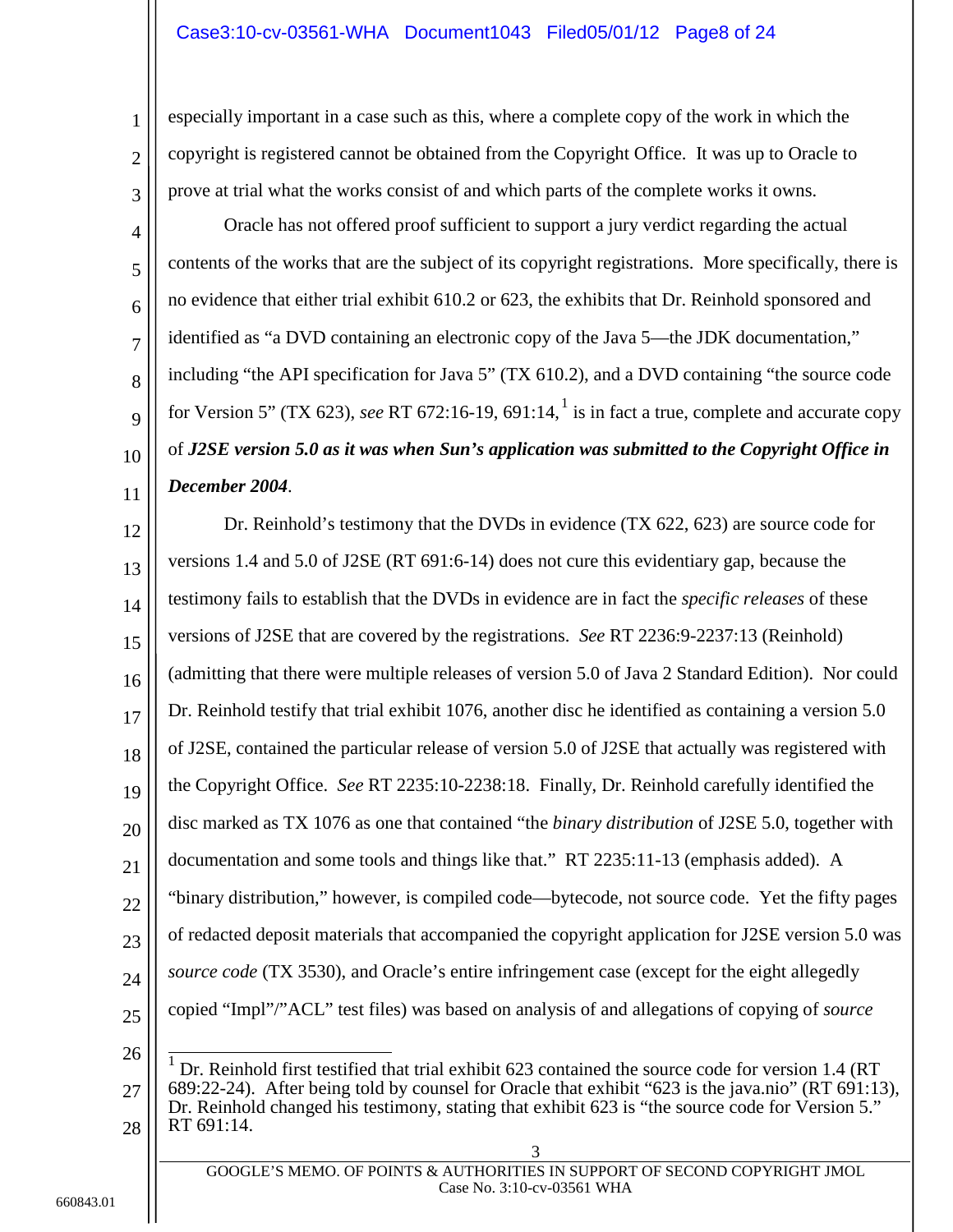1 2 *code*.<sup>[2](#page-8-0)</sup> There is plainly a disconnect between the work that Oracle now says is the work and what the evidence shows. $3$ 

<span id="page-8-3"></span><span id="page-8-2"></span><span id="page-8-1"></span><span id="page-8-0"></span>

| 3                                                  | The disconnect is most troubling, moreover, because—to the best of Google's knowledge                                                                                                                                                                                                                                                                                                                                                                                                                                                                                                                                                                                                                                                                                                                                                                                                                                                                                                                                                                                                                                                                                                                                                                                                                                                                                                                                                                                                      |
|----------------------------------------------------|--------------------------------------------------------------------------------------------------------------------------------------------------------------------------------------------------------------------------------------------------------------------------------------------------------------------------------------------------------------------------------------------------------------------------------------------------------------------------------------------------------------------------------------------------------------------------------------------------------------------------------------------------------------------------------------------------------------------------------------------------------------------------------------------------------------------------------------------------------------------------------------------------------------------------------------------------------------------------------------------------------------------------------------------------------------------------------------------------------------------------------------------------------------------------------------------------------------------------------------------------------------------------------------------------------------------------------------------------------------------------------------------------------------------------------------------------------------------------------------------|
| $\overline{4}$                                     | after review and analysis of the disc introduced into evidence—the disc that Oracle now says is                                                                                                                                                                                                                                                                                                                                                                                                                                                                                                                                                                                                                                                                                                                                                                                                                                                                                                                                                                                                                                                                                                                                                                                                                                                                                                                                                                                            |
| 5                                                  | the "complete work" does not contain the source code that was redacted to create the deposit                                                                                                                                                                                                                                                                                                                                                                                                                                                                                                                                                                                                                                                                                                                                                                                                                                                                                                                                                                                                                                                                                                                                                                                                                                                                                                                                                                                               |
| 6                                                  | materials filed with the Copyright Office. While the disc does contain some of the 37 accused                                                                                                                                                                                                                                                                                                                                                                                                                                                                                                                                                                                                                                                                                                                                                                                                                                                                                                                                                                                                                                                                                                                                                                                                                                                                                                                                                                                              |
| $\tau$                                             | API packages in source code format, it does not contain them all; at least six of the 37 packages                                                                                                                                                                                                                                                                                                                                                                                                                                                                                                                                                                                                                                                                                                                                                                                                                                                                                                                                                                                                                                                                                                                                                                                                                                                                                                                                                                                          |
| 8                                                  | are on the disc only in compiled code—rather than source code—format. So the disc does not                                                                                                                                                                                                                                                                                                                                                                                                                                                                                                                                                                                                                                                                                                                                                                                                                                                                                                                                                                                                                                                                                                                                                                                                                                                                                                                                                                                                 |
| 9                                                  | contain all of the 37 packages at issue in any form that is human-readable. Surprisingly, the disc                                                                                                                                                                                                                                                                                                                                                                                                                                                                                                                                                                                                                                                                                                                                                                                                                                                                                                                                                                                                                                                                                                                                                                                                                                                                                                                                                                                         |
| 10                                                 | also does not contain source code files that contain the source code pages that were redacted                                                                                                                                                                                                                                                                                                                                                                                                                                                                                                                                                                                                                                                                                                                                                                                                                                                                                                                                                                                                                                                                                                                                                                                                                                                                                                                                                                                              |
| 11                                                 | and submitted to the Copyright Office. <sup>4</sup> Finally, the disc also does not contain <i>any</i> version, in                                                                                                                                                                                                                                                                                                                                                                                                                                                                                                                                                                                                                                                                                                                                                                                                                                                                                                                                                                                                                                                                                                                                                                                                                                                                                                                                                                         |
| 12                                                 | either source or complied code form, of at least one of the eight "test" files on which Oracle bases                                                                                                                                                                                                                                                                                                                                                                                                                                                                                                                                                                                                                                                                                                                                                                                                                                                                                                                                                                                                                                                                                                                                                                                                                                                                                                                                                                                       |
| 13                                                 | its claim of "direct line-by-line copying," namely the "AclEnumerator" file. Nor does the disc                                                                                                                                                                                                                                                                                                                                                                                                                                                                                                                                                                                                                                                                                                                                                                                                                                                                                                                                                                                                                                                                                                                                                                                                                                                                                                                                                                                             |
| 14                                                 | contain a source code version of the "PolicyNodeImpl" file. <sup>5</sup>                                                                                                                                                                                                                                                                                                                                                                                                                                                                                                                                                                                                                                                                                                                                                                                                                                                                                                                                                                                                                                                                                                                                                                                                                                                                                                                                                                                                                   |
| 15<br>16<br>17<br>18<br>19<br>20<br>21<br>22<br>23 | As a matter of common sense, it was incumbent on Oracle to introduce into evidence the works<br>in some format that is readable by humans; otherwise, there would be no practical way for Oracle<br>to prove its code-based claims or for Google, the Court or the jury to assess them. This is the<br>reason why Oracle's proof at trial was based on source code—readable by humans—and not<br>compiled code, and why all of the code exhibits the parties showed to the jury consisted of source<br>code rather than compiled code.<br><sup>3</sup> The testimony of Tiki Dare does not address this failure of proof, because Ms. Dare could not<br>testify that trial exhibit 1076 is the same as the disc that Oracle believes may have been submitted<br>to the Copyright Office or, indeed, whether <i>any</i> disc was in fact submitted to the Copyright<br>Office. See RT 2261:2-10, 2264:4-13. Oracle did not need to prove that any of the discs in<br>evidence are the same as any disc that was or was not submitted to the Copyright Office in 2004<br>or 2005, moreover, since the discs were not required by the Copyright Office regulations and the<br>one disc that the Copyright Office apparently received (for version 1.4) was not even examined.<br>See TX 3530 at 1. Oracle only needed to prove that <i>some</i> disc that is in evidence in fact contains<br>the complete work as it existed at the time the registration was sought. Oracle failed to do so. |
| 24<br>25<br>26<br>27                               | $4$ The source code that was redacted and submitted to the Copyright Office appears to be taken<br>from at least 38 different source code files. See TX 3529. As far as Google has been able to<br>determine, there are no source code files in TX 1076—which Oracle now says is the "complete"<br>work"—that contain <i>any</i> of the pages submitted to the Copyright Office. If the disc does not<br>contain the files from which the source code deposit was excerpted, the disc cannot be the<br>complete work that was registered.<br>$\frac{5}{1}$ The trial exhibit that Oracle presumably relies on to prove the contents of the "AclEnumerator"<br>file (TX 896.8)—like the corresponding exhibits for <b>all eight</b> of the "copied" test files (TX 896.1-                                                                                                                                                                                                                                                                                                                                                                                                                                                                                                                                                                                                                                                                                                                   |
| 28                                                 | 896.8, 897)—bears a legend indicating that the source code in that exhibit comes from release<br>"5.0u22," which would be the twenty-second release of version 5.0 after its initial release. See                                                                                                                                                                                                                                                                                                                                                                                                                                                                                                                                                                                                                                                                                                                                                                                                                                                                                                                                                                                                                                                                                                                                                                                                                                                                                          |
|                                                    | GOOGLE'S MEMO. OF POINTS & AUTHORITIES IN SUPPORT OF SECOND COPYRIGHT JMOL<br>Case No. 3:10-cv-03561 WHA                                                                                                                                                                                                                                                                                                                                                                                                                                                                                                                                                                                                                                                                                                                                                                                                                                                                                                                                                                                                                                                                                                                                                                                                                                                                                                                                                                                   |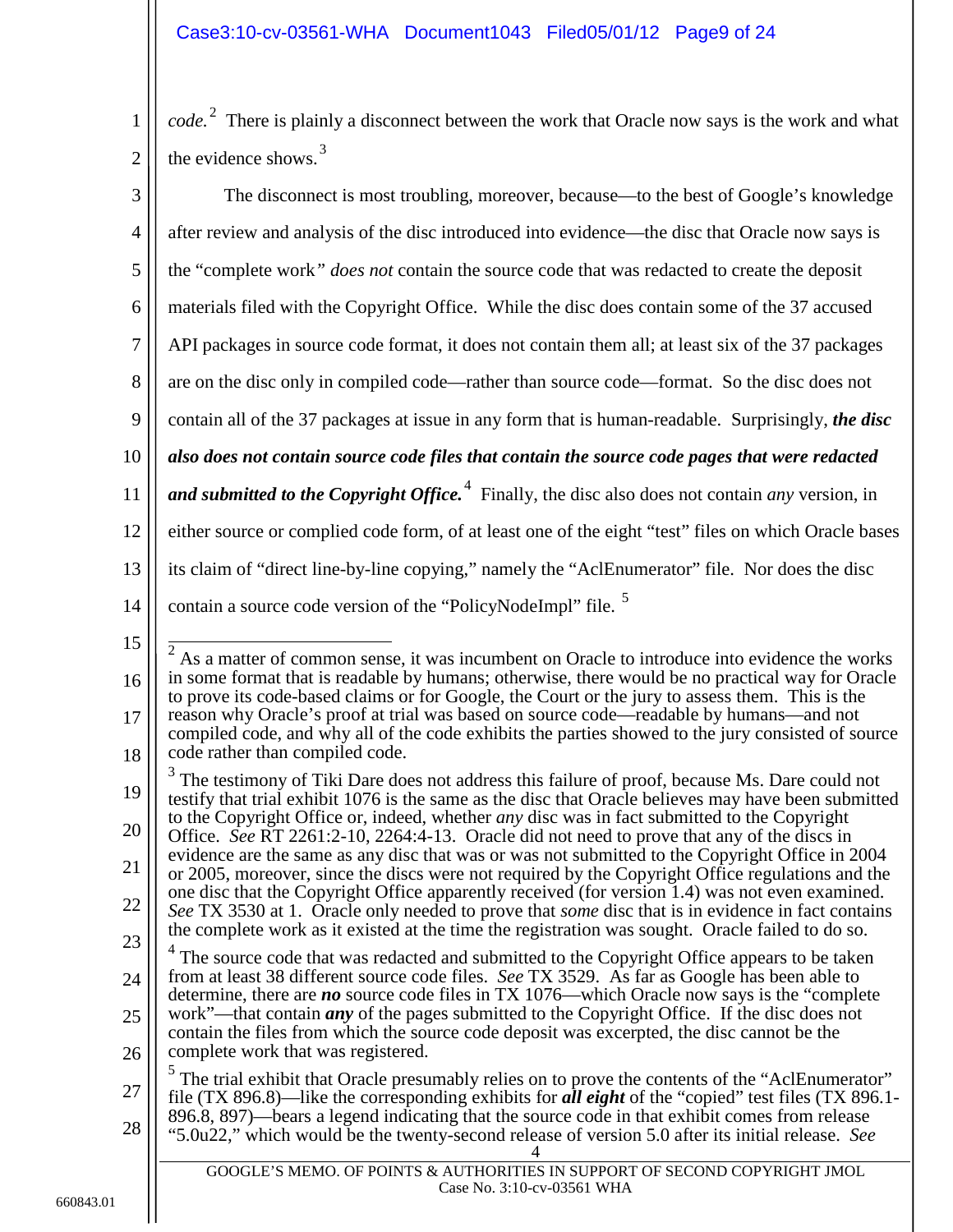<span id="page-9-1"></span><span id="page-9-0"></span>

| $\mathbf{1}$     | Oracle, in short, did not prove that <i>any</i> exhibit in evidence is the actual "work" that is the                                                                                                                                                                                             |
|------------------|--------------------------------------------------------------------------------------------------------------------------------------------------------------------------------------------------------------------------------------------------------------------------------------------------|
| $\mathbf{2}$     | subject of the registrations for either version 1.4 or 5.0 of J2SE. Instead, the evidence                                                                                                                                                                                                        |
| $\mathfrak{Z}$   | demonstrates that there is no complete copy of the works at issue in the record. Neither the Court                                                                                                                                                                                               |
| $\overline{4}$   | nor Google should at this point be forced to speculate what the complete works are—that is a                                                                                                                                                                                                     |
| 5                | fundamental, basic element of Oracle's proof. Without evidence proving the actual contents of                                                                                                                                                                                                    |
| 6                | the complete works it registered— the contents of the actual works registered, not of releases that                                                                                                                                                                                              |
| $\boldsymbol{7}$ | may bear the same version number but are not the same —Oracle cannot prevail on its copyright                                                                                                                                                                                                    |
| $8\,$            | count. Google is therefore entitled to judgment as a matter of law on the entirety of Count VIII of                                                                                                                                                                                              |
| 9                | the Amended Complaint.                                                                                                                                                                                                                                                                           |
| 10               | 2.<br>Oracle has not proved that its copyright registrations cover the                                                                                                                                                                                                                           |
| 11               | individual components of the works on which it bases its claims of<br>infringement.                                                                                                                                                                                                              |
| 12               | Even if Oracle had proven the contents of the complete works, it failed to prove that the                                                                                                                                                                                                        |
| 13               | copyrights cover individual components of the works standing alone. <sup>6</sup> As a result, its rights in                                                                                                                                                                                      |
| 14               | the works it registered are limited to the specific <i>combination</i> of the individual elements that                                                                                                                                                                                           |
| 15               | make up those specific versions, and any <i>individual</i> components of the work to which Oracle                                                                                                                                                                                                |
| 16               | proved it owns the copyrights. Oracle made no such showing.                                                                                                                                                                                                                                      |
| 17               | RT 2237:6-13 (Reinhold). Dr. Reinhold testified that releases "generally" occurred "every few                                                                                                                                                                                                    |
| 18               | months." RT 2236:19-20. Given that the registration states that the first date of publication of<br>version 5.0 was on September 30, 2004 (see TX 3529 at 2, space 3b) and that the application was<br>filed less than ninety days later on December 20, 2004 (see TX 3529 at 2), Dr. Reinhold's |
| 19               | testimony suggests that release 5.0u22 postdates the registration application.                                                                                                                                                                                                                   |
| 20               | Thus, there is no evidence that the "decompiled files" are related to files that are in the<br>work that is the subject of the registration. Indeed, the materials in TX 897 that come from                                                                                                      |
| 21               | release $5.0u22$ bear <i>copyright notices with dated as late as 2009</i> —five years after the copyright<br>registration. See TX 897. These exhibits, moreover, were stipulated into evidence at Oracle's                                                                                       |
| 22               | request. No witness testified about them, see RT 1256:25-1262:1 (Mitchell), and Dr. Reinhold<br>testified that he could not state when the various releases of version 5.0 occurred or whether any                                                                                               |
| 23               | release after 5.0 was released before December 20, 2004. See RT 2236:9-2237:13.                                                                                                                                                                                                                  |
| 24               | Oracle has suggested that Google waived this argument during proceedings outside the presence<br>of the jury when Dr. Reinhold was on the stand. What counsel for Google said, however, is that                                                                                                  |
| 25               | Google is "not disputing ownership of the copyrights." RT 713:19-20 (emphasis added). This<br>was directly in response to a statement by counsel for Oracle that "[t] here is no question that                                                                                                   |
| 26               | Oracle has the right, as a matter of ownership, to assert the copyrights at issue here." RT 713:16-<br>18 (emphasis added). And that is correct—Google does not dispute that Oracle owns and can                                                                                                 |
| 27               | assert the copyrights that it registered, for versions 1.4 and 5.0 of J2SE. What Google disputes is<br>whether Oracle has proved what is in those works, and whether Oracle's copyrights cover                                                                                                   |
| 28               | particular parts of those works. See RT 1884:10-1885:8 (counsel for Google); RT 1887:16-23<br>(Court).                                                                                                                                                                                           |
|                  | 5                                                                                                                                                                                                                                                                                                |
|                  | GOOGLE'S MEMO. OF POINTS & AUTHORITIES IN SUPPORT OF SECOND COPYRIGHT JMOL<br>Case No. 3:10-cv-03561 WHA                                                                                                                                                                                         |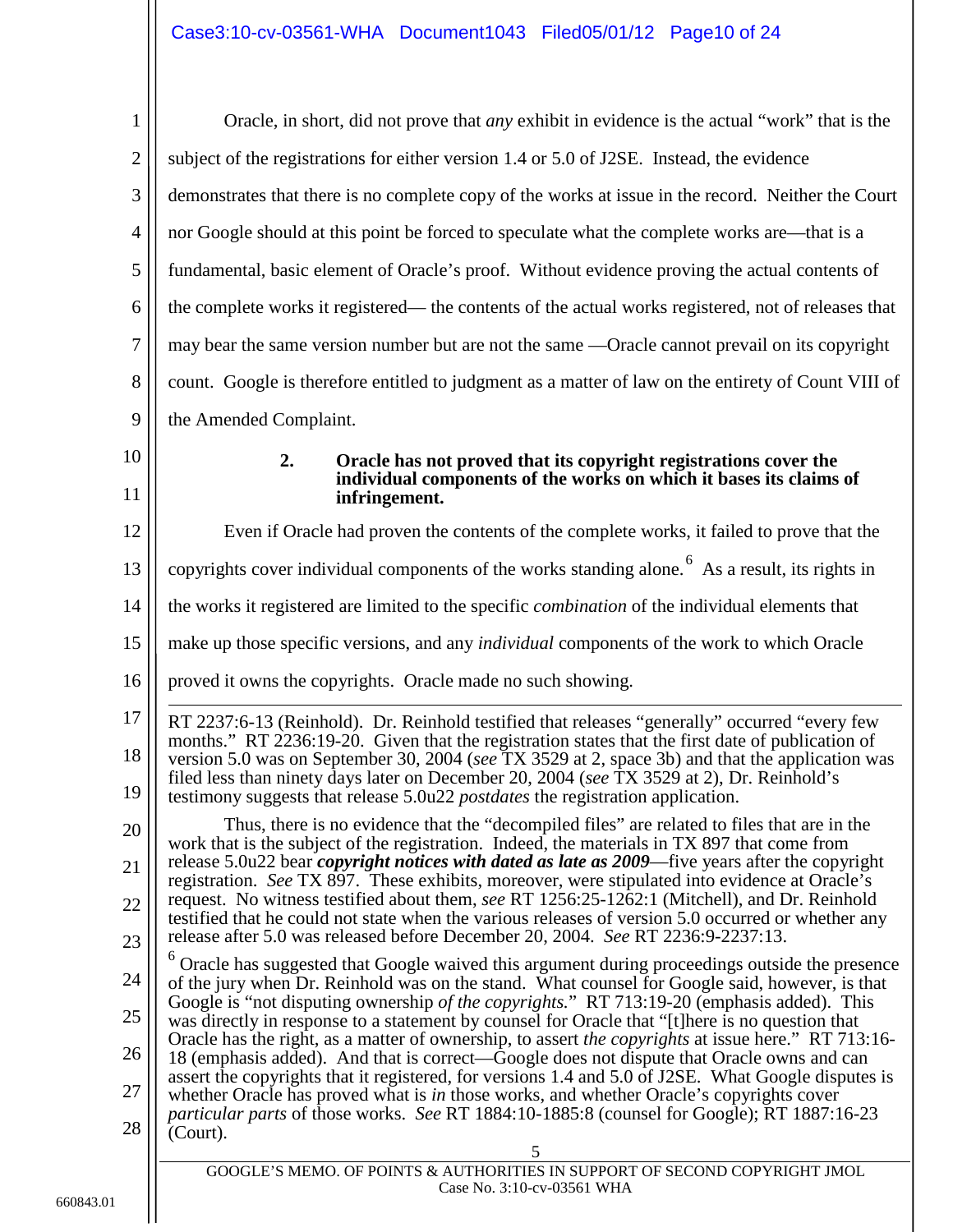<span id="page-10-1"></span>

| $\mathbf{1}$ | As the registrations confirm, Oracle's works are derivative works; they include both new                                                                              |  |  |
|--------------|-----------------------------------------------------------------------------------------------------------------------------------------------------------------------|--|--|
| $\mathbf{2}$ | material and material from prior works, namely the prior versions of the Java platform. See TX                                                                        |  |  |
| 3            | 464 at space 6, TX 475 at space 6 (identifying pre-existing materials and new materials). The                                                                         |  |  |
| 4            | registrations also establish that Sun did not own at least some parts of the works—they identify                                                                      |  |  |
| 5            | the "pre-existing" materials as including "licensed-in components." <i>Id.</i> The registrations and                                                                  |  |  |
| 6            | materials submitted to the Copyright Office do not, however, identify whether the "licensed-in                                                                        |  |  |
| $\tau$       | components" were new to the versions being registered, also present in earlier versions, or some                                                                      |  |  |
| 8            | combination of those two possibilities.                                                                                                                               |  |  |
| 9            | Section 103(b) of the Copyright Act provides:                                                                                                                         |  |  |
| 10           | (b) The copyright in a compilation or derivative work extends only to the                                                                                             |  |  |
| 11           | material contributed by the author of such work, as distinguished from the<br><i>preexisting material employed in the work</i> , and does not imply any exclusive     |  |  |
| 12           | right in the preexisting material. The copyright in such work is independent of,<br>and does not affect or enlarge the scope, duration, ownership, or subsistence of, |  |  |
| 13           | any copyright protection in the preexisting material.                                                                                                                 |  |  |
| 14           | 17 U.S.C. § 103(b) (emphasis added). In order to maintain any claim based on anything less than                                                                       |  |  |
| 15           | all of version 1.4 or 5.0 of J2SE taken as a whole, Oracle must at a minimum, as part of its burden                                                                   |  |  |
| 16           | of proving that its copyright covers or extends to the matter sued on, establish that it owns any                                                                     |  |  |
| 17           | individual component parts on which it is basing a claim. See generally Apple Computer, Inc. v.                                                                       |  |  |
| 18           | Microsoft Corp., 35 F.3d 1435, 1447-48 (9th Cir. 1994); 4 MELVILLE B. NIMMER & DAVID                                                                                  |  |  |
| 19           | NIMMER, NIMMER ON COPYRIGHT $\S$ 13.01[A] (a plaintiff that is not the author of a work must                                                                          |  |  |
| 20           | prove "a transfer of rights or other relationship between the author and the plaintiff so as to                                                                       |  |  |
| 21           | constitute the plaintiff as the valid copyright claimant"). For purposes of this action, those parts                                                                  |  |  |
|              | would include (1) the 37 packages that form the basis of Oracle's SSO claim; (2) the files that                                                                       |  |  |
| 22           | contain the English-language comments on which Oracle bases its "specifications" claim; and                                                                           |  |  |
| 23           | (3) the individual files that contain all of the code and comments that were allegedly copied                                                                         |  |  |
| 24           | literally.                                                                                                                                                            |  |  |
| 25           | These principles are best illustrated by a simple example. Oracle claims that the eight test                                                                          |  |  |
| 26           | files that appear in Android were "copied" from its work. In order to sustain a claim that asks the                                                                   |  |  |
| 27           | Court to treat each individual file as the "work as a whole" for purposes of Oracle's allegations,                                                                    |  |  |
| 28           | 6                                                                                                                                                                     |  |  |
|              | GOOGLE'S MEMO. OF POINTS & AUTHORITIES IN SUPPORT OF SECOND COPYRIGHT JMOL                                                                                            |  |  |

<span id="page-10-2"></span><span id="page-10-0"></span>Case No. 3:10-cv-03561 WHA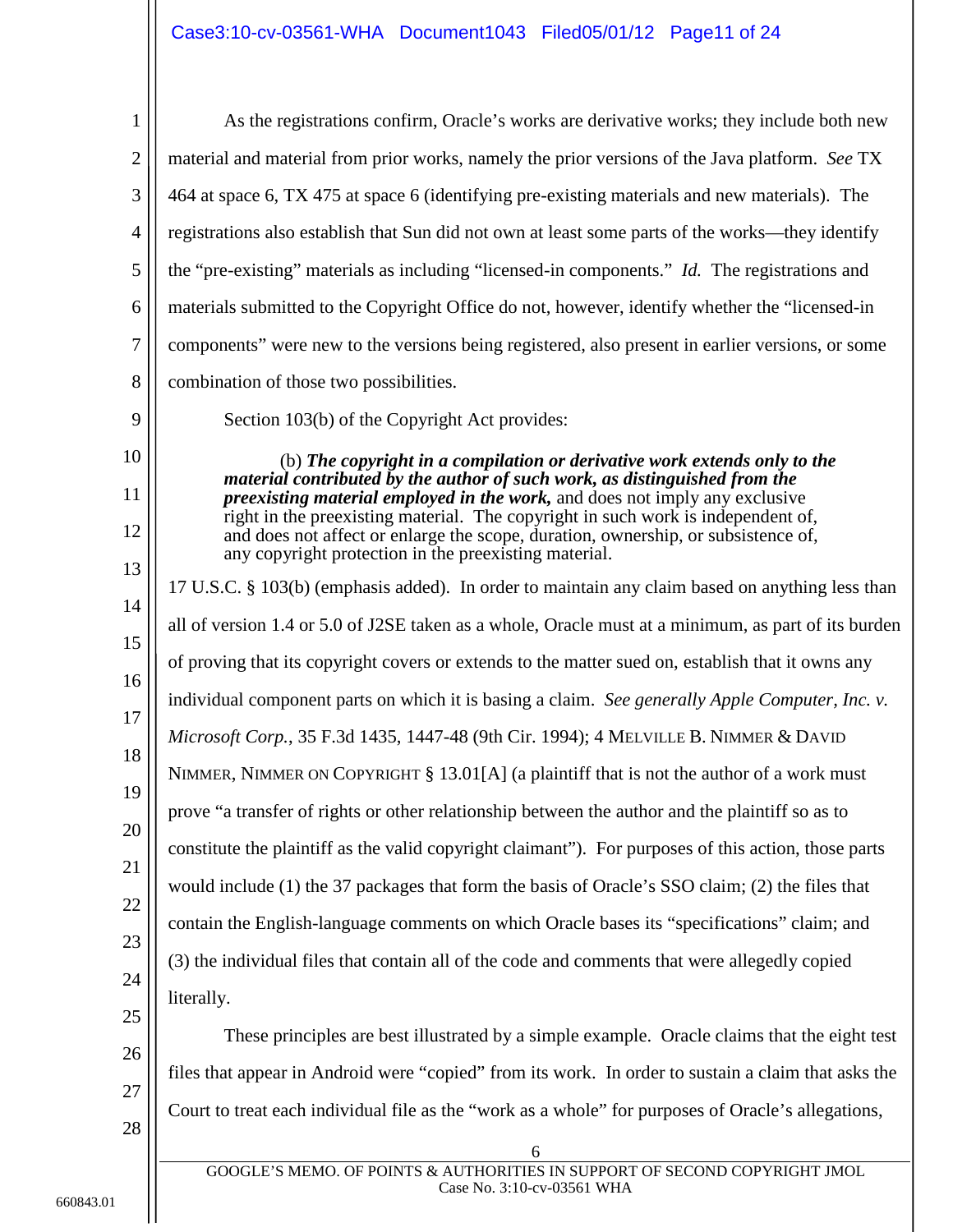Oracle must have proven that (1) each file is in fact a part of the version of the work on which it is suing; and (2) Oracle owns all rights to each file as a standalone work. Oracle proved neither one.

> **C. Google is entitled to judgment as a matter of law that the source code and object code implementing the 37 API packages are not derivative works of Oracle's specifications.**

6 7 8 9 10 11 12 13 Oracle claims that Google's *implementing source code* is a derivative work *of Oracle's English-language descriptions* because Google's source code *does the things that the English descriptions describe. See* Dkt. No. 859 at 10 (Oracle is claiming infringement based on "Google's creation of derivative works from the English-language descriptions of the elements in the API specifications"). That is nothing but an assertion that *Google's expression* infringes *Oracle's ideas.* Oracle thus stands as an exception to the Supreme Court's statement that "no one would contend that the copyright of the treatise would give the exclusive right to the art or manufacture described therein." *Baker v. Selden,* 101 U.S. 99, 102 (1879).

<span id="page-11-3"></span><span id="page-11-1"></span>14 15 16 17 Because Oracle's position is barred by section 102(b) of the Copyright Act, Google is entitled to judgment as a matter of law that the source code and object code implementing the 37 API packages are not derivative works of Oracle's specifications. *See* 17 U.S.C. § 102(b). This issue raises a question of law that does not depend on any disputed issues of fact.

18 19 20 21 22 23 24 25 Oracle's derivative work claim is a "classic case of trying to lay claim to the ownership of an idea." RT 1869:15-16 (Court). The specifications "explain in detail what the module is supposed to accomplish," and writing implementing code that *does* what the specifications *explain* is like "creative writing." RT 1869:18-21 (Court); *see also* RT 1368:25-1369:1 (Court) (Oracle's derivative work argument "just seems to me to be invalid under the basic tenets of copyright law"); RT 1375:22-24 (Court) (Oracle's derivative work claim doesn't "add[] anything, except violating the principle of you can't get a monopoly and ownership over an idea"); RT 2434:13-2435:16 (Court) (rejecting Oracle's derivative work theory).

<span id="page-11-2"></span>26 27 28 7 Oracle's derivative work claim is contrary to the idea/expression dichotomy that is codified in section 102(b) of the Copyright Act. It also is contrary to the statutory definition of a derivative work, which is a work based on "one or more preexisting works," 17 U.S.C. § 101, not

1

2

3

<span id="page-11-0"></span>4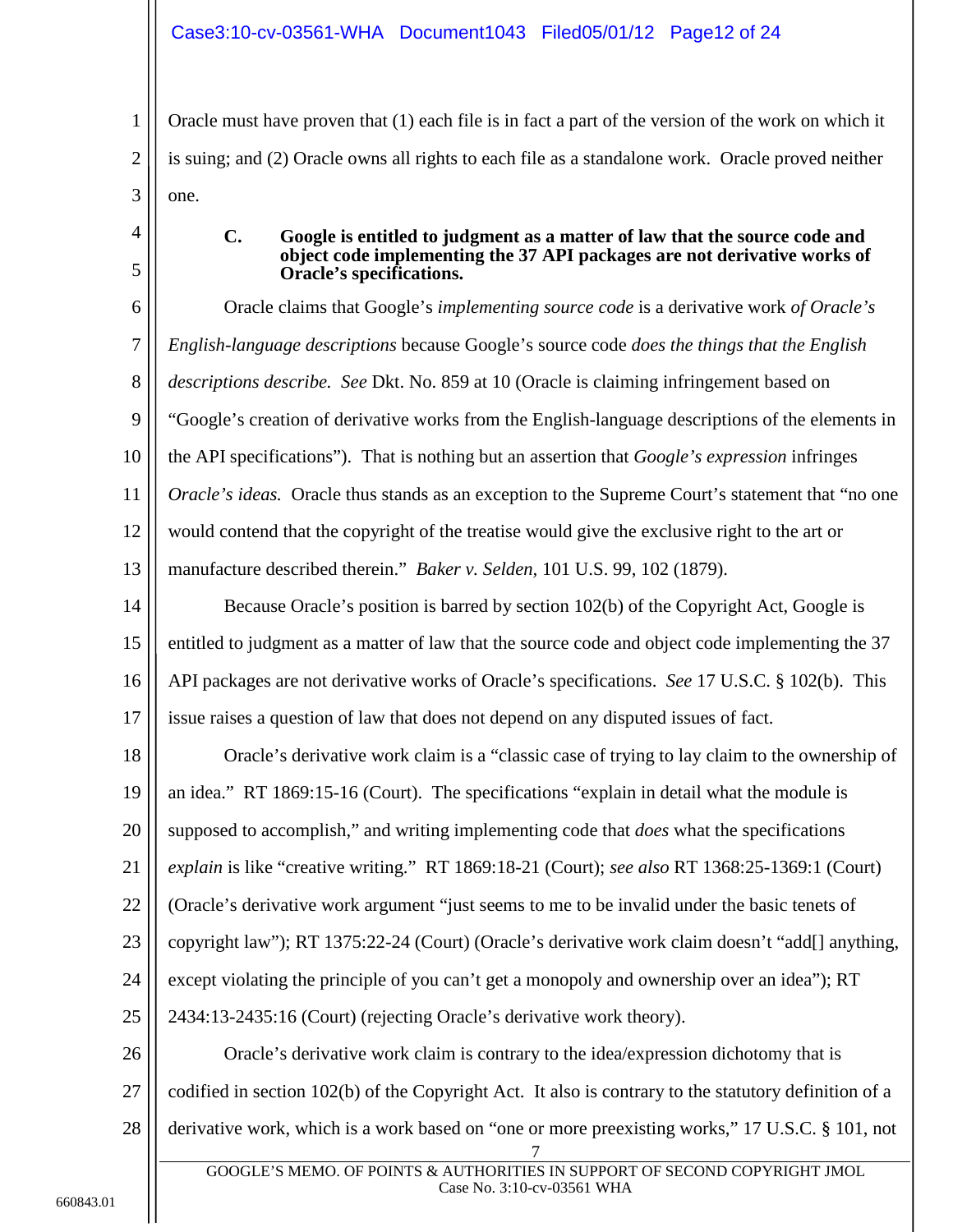<span id="page-12-6"></span><span id="page-12-5"></span><span id="page-12-4"></span><span id="page-12-3"></span><span id="page-12-2"></span><span id="page-12-1"></span><span id="page-12-0"></span>

|                | Case3:10-cv-03561-WHA Document1043 Filed05/01/12 Page13 of 24                                                                                                                        |  |  |
|----------------|--------------------------------------------------------------------------------------------------------------------------------------------------------------------------------------|--|--|
| $\mathbf{1}$   | a work based on preexisting <i>ideas</i> .                                                                                                                                           |  |  |
| $\overline{2}$ | Oracle's approach is barred by <i>Baker v. Selden</i> :                                                                                                                              |  |  |
| 3              | To give to the author of the book an exclusive property in the art described therein,                                                                                                |  |  |
| $\overline{4}$ | when no examination of its novelty has ever been officially made, would be a<br>surprise and a fraud upon the public. That is the province of letters-patent, not of                 |  |  |
| 5              | copyright. The claim to an invention or discovery of an art or manufacture must<br>be subjected to the examination of the Patent Office before an exclusive right                    |  |  |
| 6              | therein can be obtained; and it can only be secured by a patent from the<br>government.                                                                                              |  |  |
| 7              | 101 U.S. at 102. It is also barred by <i>Mazer v. Stein:</i> "Unlike a patent, a copyright gives no                                                                                  |  |  |
| 8              | exclusive right to the art disclosed; protection is given only to the expression of the idea—not the                                                                                 |  |  |
| 9              | idea itself." 347 U.S. 201, 217 (1954). And it is barred by Sega Enters. Ltd. v. Accolade, Inc.,                                                                                     |  |  |
| 10             | under which "functional requirements for compatibility" with a system described by or                                                                                                |  |  |
| 11             | implemented in a copyrighted work cannot be protected by copyright law. 977 F.2d 1510, 1522                                                                                          |  |  |
| 12             | (9th Cir. 1992).                                                                                                                                                                     |  |  |
| 13<br>14       | D.<br>Google is entitled to judgment as a matter of law that the names and<br>declarations from the 37 API packages that appear in the Android source<br>code are not copyrightable. |  |  |
| 15             | The Court has already held that the names of API elements are not protectable. Copyright                                                                                             |  |  |
| 16             | MSJ Order [Dkt. 433] at 7:24-8:4. The Court reached this holding based on the "words and short                                                                                       |  |  |
| 17             | phrases" doctrine. See id.; 37 C.F.R. § 202.1(a).                                                                                                                                    |  |  |
| 18             | For the same reason, the declarations (i.e., the method signatures) $\hat{I}$ in the 37 API packages                                                                                 |  |  |
| 19             | are not protectable. A declaration (e.g., "public static int max(int arg1, int arg2)" $\frac{8}{3}$ ) is a short                                                                     |  |  |
| 20             | series of words—a short phrase. A short phrase is not protectable, just as a name cannot be                                                                                          |  |  |
| 21             | protected. 37 C.F.R. § 202.1(a); see also Copyright MSJ Order [Dkt. 433] at 7:24-8:4. Indeed, in                                                                                     |  |  |
| 22             | Sega, the Ninth Circuit held that computer code of a similar length was "probably unprotected                                                                                        |  |  |
| 23             | under the words and short phrases doctrine." 977 F.2d at 1524 n.7.                                                                                                                   |  |  |
| 24             | Moreover, the declarations are purely functional, and <i>must</i> remain exactly the same in                                                                                         |  |  |
| 25             | order to ensure compatibility with Java language programs calling on the methods in those 37                                                                                         |  |  |
| 26             | API packages. Because computers are very literal, "[i]f you get anything even a little bit wrong,                                                                                    |  |  |
| 27<br>28       | $7$ RT 796:2-25 (Bloch) (explaining what a method signature, or declaration, is).<br><sup>8</sup> RT 796:19:21 (Bloch).                                                              |  |  |
|                | 8<br>GOOGLE'S MEMO. OF POINTS & AUTHORITIES IN SUPPORT OF SECOND COPYRIGHT JMOL<br>Case No. 3:10-cv-03561 WHA                                                                        |  |  |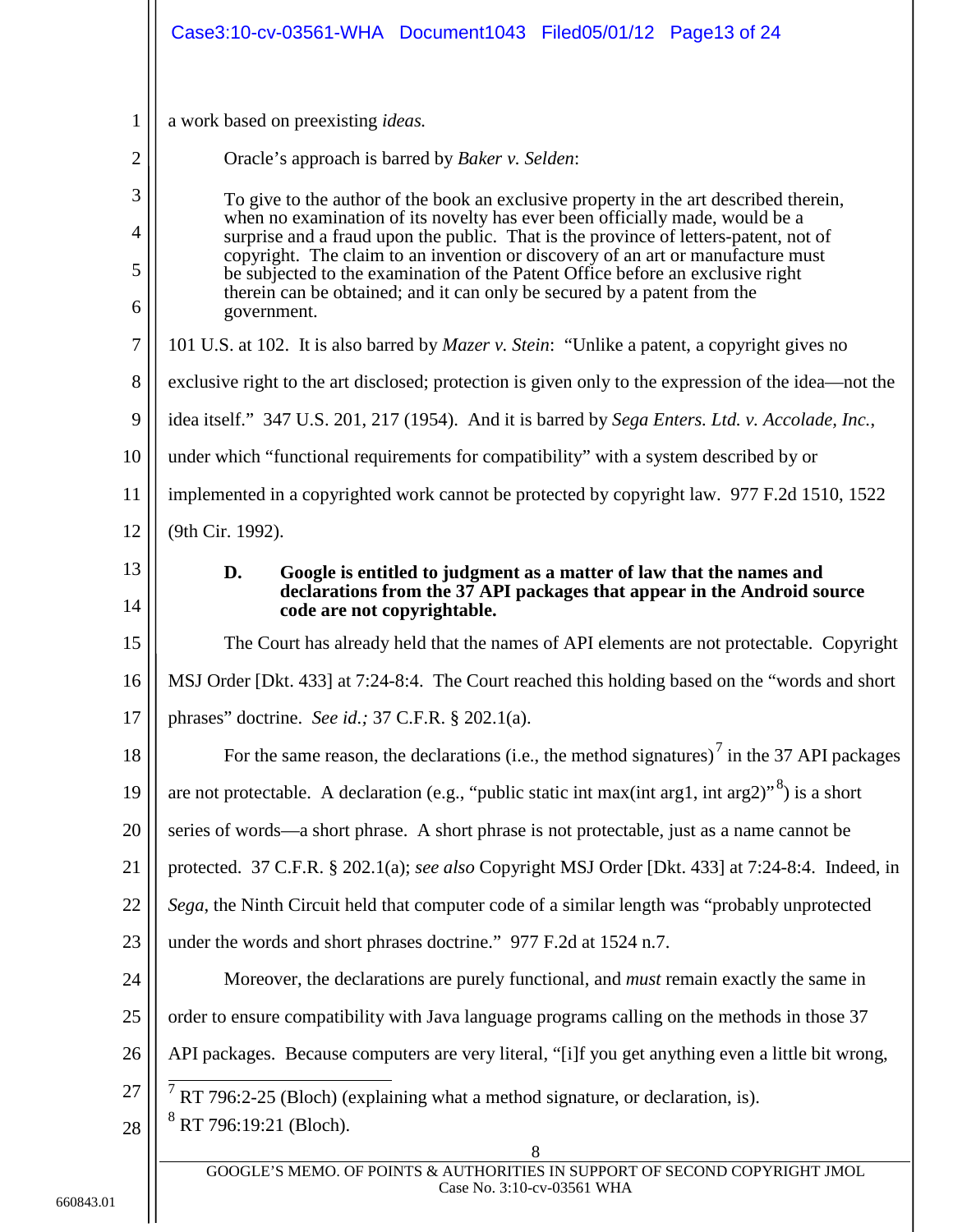## Case3:10-cv-03561-WHA Document1043 Filed05/01/12 Page14 of 24

if you type a capital letter when the method name has lower case letter in Java your program won't run." RT 765:6-8 (Bloch). In contrast, as Oracle's expert Professor Mitchell conceded, if you implement an API consistent with its specification—i.e., so that "it uses the same API"— "you would expect the same outcome." RT 2293:5-8.

5 6 7 8 9 10 11 12 13 14 15 16 17 Thus, code written that uses methods from the 37 packages is "compatible" with both the Android and J2SE platforms. *See* RT 2293:9-14 (Mitchell) (agreeing that this is "a great definition of 'compatible'); *see also* RT 2185:5-9 (Astrachan) (structure of the elements of the API packages have to be the same "so that the code will work on both platforms, be compatible, inter-operate"). If Google had instead created its own APIs that were different than the APIs in the 37 API packages, developers would have had to be re-educated to use the new APIs. *See* RT 520:3-6 (Screven). Because Google implemented the Java language APIs for the 37 API packages, the Android and J2SE platforms are compatible with respect to those 37 API packages. RT 2171:19-2172:11 (Astrachan); *see also* RT 2287:23-2288:5 (Mitchell) (J2SE core libraries and Android core libraries are incompatible "beyond the 37 packages," but for the 37 packages they "overlap"). Because the names and declarations in the 37 API packages are functional requirements for compatibility, those names and declarations are not protected by copyright. *Sega,* 977 F.2d at 1522 (citing 17 U.S.C. § 102(b)).

<span id="page-13-2"></span>18 19 20 21 In sum, the names and declarations from the 37 API packages are unprotectable both by virtue of the words and short phrases doctrine, and section 102(b) of the Copyright Act. Thus, Google is entitled to judgment as a matter of law that its use of the names and declarations from the 37 API packages is not copyright infringement.

<span id="page-13-0"></span>22

1

2

3

4

### <span id="page-13-3"></span><span id="page-13-1"></span>**E. The alleged literal copying is** *de minimis* **and thus non-actionable.**

23 24 25 26 27 28 9 *De minimis* acts of copying are not actionable. *Newton v. Diamond,* 388 F.3d 1189, 1192- 93 (9th Cir. 2004). Where the only similarity is as to "nonessential matters," the copying is *de minimis. See id.* at 1195 (quoting 4 NIMMER ON COPYRIGHT § 13.03[A][2]). Where a defendant copies only "a portion of the plaintiff's work exactly or nearly exactly . . . the dispositive question is whether the copying goes to trivial or substantial elements." *Id.* That substantiality is judged by "considering the qualitative and quantitative significance of the copied portion in relation to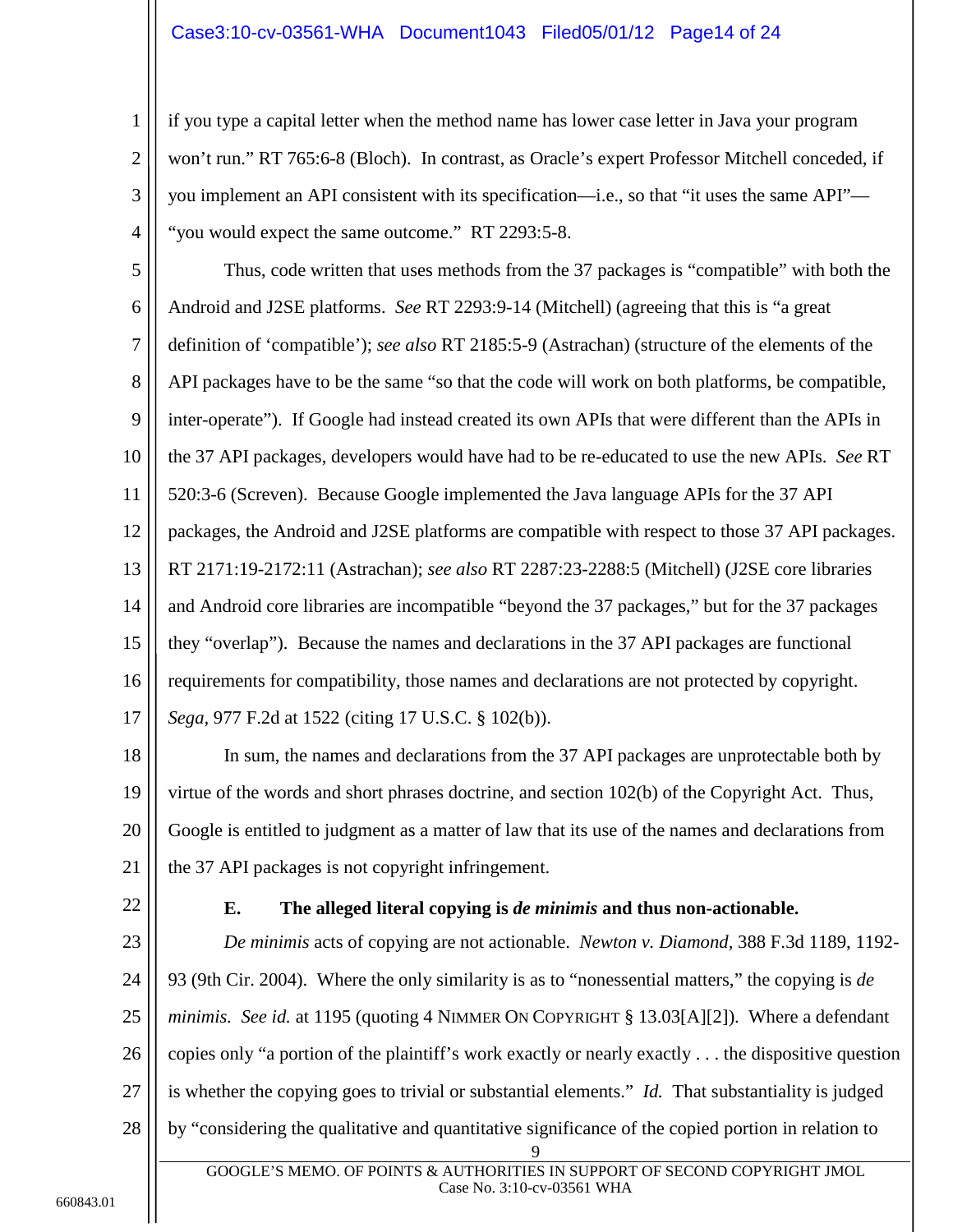## <span id="page-14-1"></span>Case3:10-cv-03561-WHA Document1043 Filed05/01/12 Page15 of 24

3 4 5 the plaintiff's work as a whole." *Id.* (emphasis added); *see also Computer Assoc. Int'l, Inc. v. Altai, Inc.,* 982 F.2d 693, 714**-**15 (2d Cir. 1992). Oracle bears the burden of proving the significance of any copied code. *MiTek Holdings, Inc. v. ArcE Eng'g Co.,* 89 F.3d 1548, 1560 (11th Cir. 1996) ("The burden is on the copyright owner to demonstrate the significance of the copied features, and, in this case, MiTek has failed to meet that burden.").

6 7 8 9 10 11 12 Oracle hired Dr. Marc Visnick to compare the code in the Java JDK to Android 2.2. RT 1309:8-1310:18 (Mitchell). This entailed a comparison of hundreds of thousands, or even millions, of lines of code as well as "thousands and thousands" of separate files. RT 1310:19- 1311:1 (Mitchell). Despite this "very extensive" search, RT 1310:24-1311:1, Dr. Visnick only identified 12 files that allegedly contained copied code. *See* RT 1313:1-11 (Mitchell). These files consist of a nine-line function called rangeCheck, two comment files that never appeared on a phone, and ten test files that never appeared on a phone. *See* RT 1314:2-1320:6 (Mitchell).

<span id="page-14-0"></span>13

14

15

16

17

18

19

20

21

22

23

24

25

26

27

28

1

<span id="page-14-2"></span>2

### **1. Oracle failed to prove that Google's use of the rangeCheck method is more than** *de minimis.*

The evidence cannot support a finding that the nine-line rangeCheck method is *qualitatively* significant. RT 813:7-8 (Bloch) (rangeCheck is a "very short simple method); RT 815:5-9 (Bloch) (rangeCheck "simply makes these three checks"); RT 815:13-16 (Bloch) (rangeCheck is a "[v]ery, very simple" method that "[a]ny competent high school programmer could write"). Even Oracle's expert Dr. Mitchell conceded that "a good high school programmer" could write rangeCheck. RT 1316:24-25. In fact, the rangeCheck method is not even a part of the most recent and current versions of Android. *See* RT 825:8-19 (Bloch). When asked whether the rangeCheck method has any economic significance outside of the library it is a part of, Dr. Mitchell stated that he was "not sure" it had any such significance. RT 1316:12-18.

Even within the library, Dr. Mitchell did not opine that it was *significant,* only that it was "useful." *Id.* The purported subtlety to the code, according to Dr. Mitchell, "is figuring out exactly what you wanted the function to do, more than realizing that function in Java code once that's understood." RT 1317:3-5. That, however, confirms that while the *idea underlying* the code might have some importance, the *code itself* is not qualitatively significant. The idea, of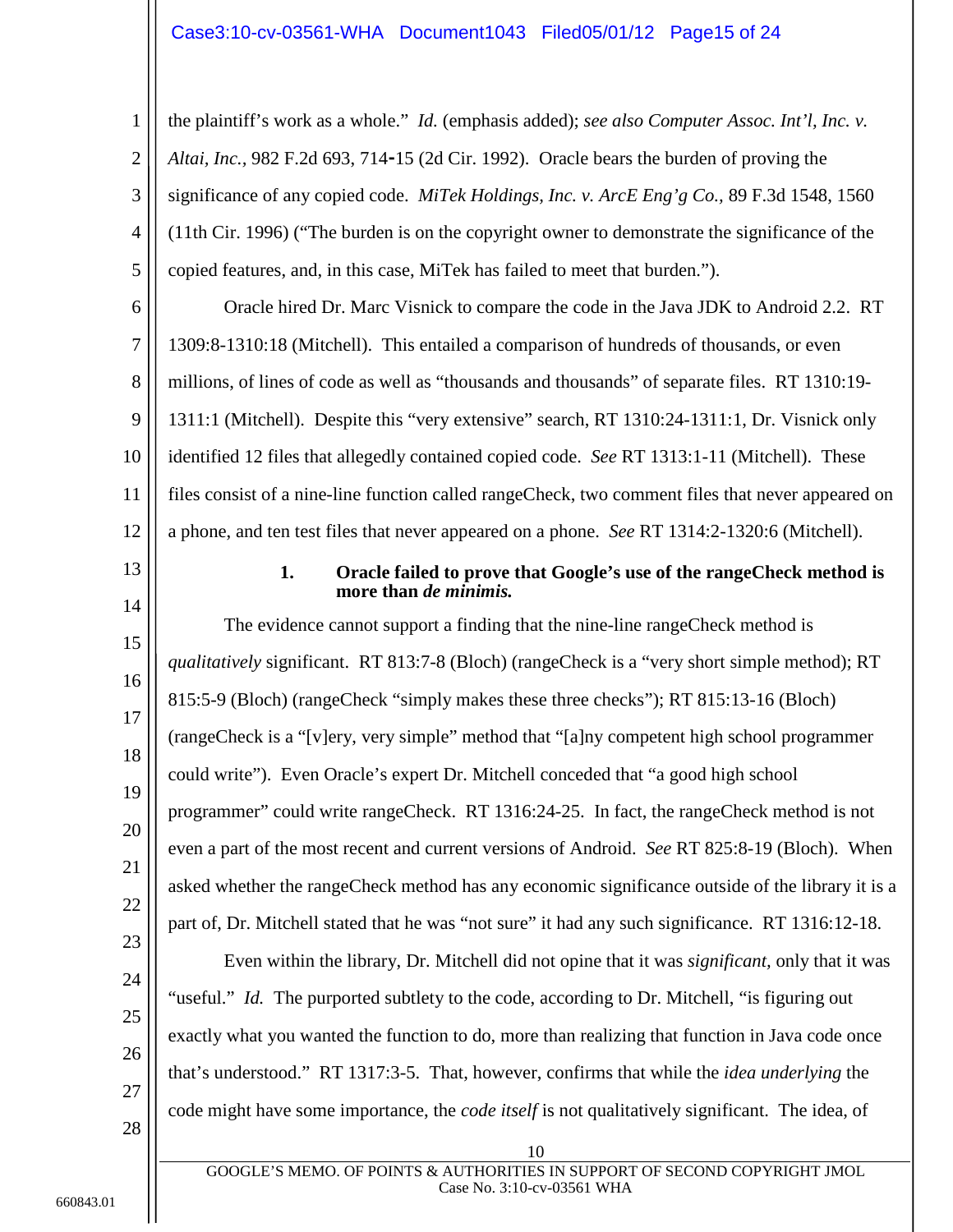<span id="page-15-1"></span>course, is not copyrightable. 17 U.S.C. § 102(b).

2

1

3 4 5 6 7 8 9 10 11 12 13 14 Dr. Mitchell also testified that the rangeCheck method is purportedly called over 2,600 times when an Android emulator is started up. *See* RT 1329:15-21. But he offered no testimony that would allow a reasonable jury to conclude that a method called that many times is qualitatively significant. He offered no testimony, for example, whether there are other methods that are called tens of thousands of times, hundreds of thousands of times, or even millions of times during startup. Nor did he offer any testimony about the qualitative significance of the calls to rangeCheck. Mere frequency of use of a trivial element cannot support a finding of qualitative significance. A typical novel might include the word "the" thousands of times, but that does not render the word "the" qualitatively significant to *Moby Dick*. During a business meeting, attendees might blink their eyes hundreds or thousands of times, but that does not mean the act of blinking was qualitatively significant. Professor Mitchell's testimony about how many times rangeCheck is purportedly called during the startup of an Android emulator, standing alone and without any frame of reference, cannot support a finding of qualitative significance.

15 16 17 18 19 20 The evidence also cannot support a finding that the nine-line rangeCheck method is *quantitatively* significant. The rangeCheck method is only nine lines long—thirteen lines, if four lines of comments are included. TX 623 at 25 (lines 1314-26). The Arrays.java file in J2SE that includes this method is 3,179 lines long. TX 623 at 61 (final line number in file is 3,179). Thus, even assuming Oracle's "work as a whole" is just the Arrays.java file,  $9$  the method is less than three-tenths of one percent of the work as a whole.

21 22 Because Oracle has not proven that the rangeCheck method is qualitatively or quantitatively significant, its use is at most *de minimis,* and therefore not actionable.

<span id="page-15-0"></span>23

24

### **2. Oracle failed to prove that the use of the allegedly copied comments in CodeSourceTest.java and CollectionCertStoreParametersTest.java is more than** *de minimis.*

25 26 27 The evidence cannot support a finding that the allegedly copied comments in CodeSourceTest.java and CollectionCertStoreParametersTest.java are qualitatively significant.

<span id="page-15-2"></span>28 Google continues to assert that the works as a whole should, for all purposes, be the entire platforms registered by Sun. *See, e.g.,* Dkt. 993.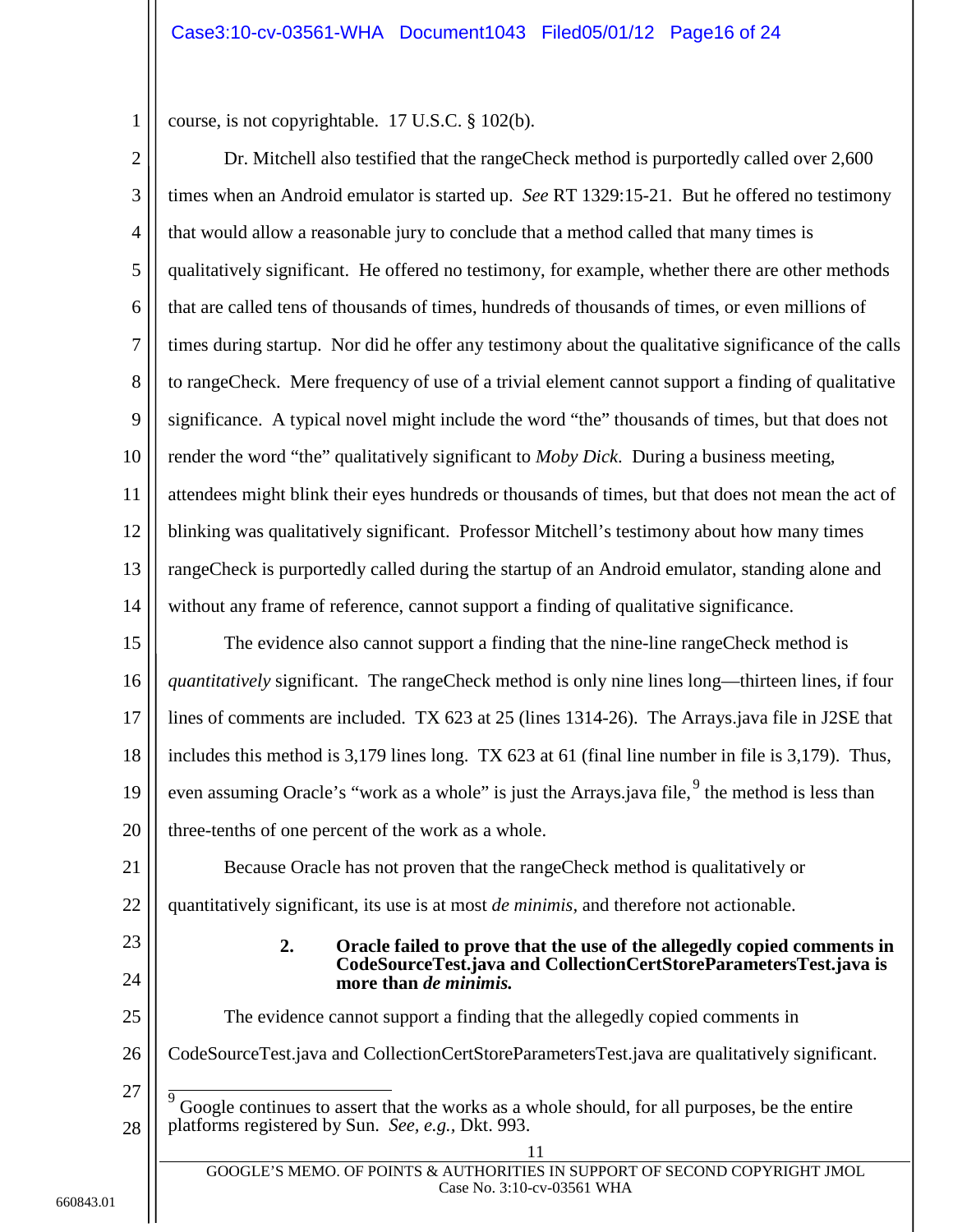## Case3:10-cv-03561-WHA Document1043 Filed05/01/12 Page17 of 24

2 3 4 5 6 Because they are comments, they have absolutely no effect on any compiled code. *See* RT 1317:6-14 (Mitchell). All that Dr. Mitchell was able to say is that "comments are for other programmers or users of the code." RT 1317:24-25. But whether comments *generally* can offer guidance to programmer fails to address whether *these* comments offer *qualitatively significant*  guidance to programmers. There is no evidence of the purported qualitative significance of these comments.

7 8 9 The evidence also cannot support a finding that the comments are *quantitatively* significant. The comments at issue are less than three percent of one file, and only one quarter of the other. *See* TX 623.9, 623.10.

<span id="page-16-1"></span>10 11 12 13 14 15 The ultimate test is that alleged copying is *de minimis* "if the average audience would not recognize the appropriation." *Newton,* 388 F.3d at 1193. Here, there is *no evidence* that anyone even noticed the alleged copying until an extensive forensic analysis was performed, using specialized computer tools. *See* RT 1309:8-1313:11 (Mitchell) (testifying about Dr. Visnick's forensic analysis). On this record, no reasonable jury could find that the average audience would recognize the alleged appropriation in these files.

16 17 18 19 Finally, Google again notes that, as it has addressed in its prior briefs, the proper "work as a whole" is the entire registered work, or at least that there is no evidence supporting using the individual files as the works as a whole. Because the work as a whole should be larger than the individual files, the allegedly copied comments are even more quantitatively insignificant.

20 21 Because Oracle has not proven that the allegedly copied comments are qualitatively or quantitatively significant, Google's use of them is at most *de minimis,* and thus not actionable.

# <span id="page-16-0"></span>22

1

### **3. Oracle failed to prove that the use of the eight "Impl" and "ACL" files is more than** *de minimis.*

<span id="page-16-2"></span>23 24 25 26 27 28 Oracle failed to prove that there was *any* copying (let alone copying of more than a *de minimis* amount) from Oracle's works as a whole for these eight files, even assuming that the individual Oracle files are the proper works as a whole for this analysis. Oracle offered into evidence the *source code* for *seven* Oracle "Impl" files. *See* TX 623.2-623.8. [10](#page-16-2) Oracle does not 10 Oracle did not introduce into evidence the source code for any file named "AclEnumerator.java," only what appears be a decompiled file named "AclEnumerator.jad."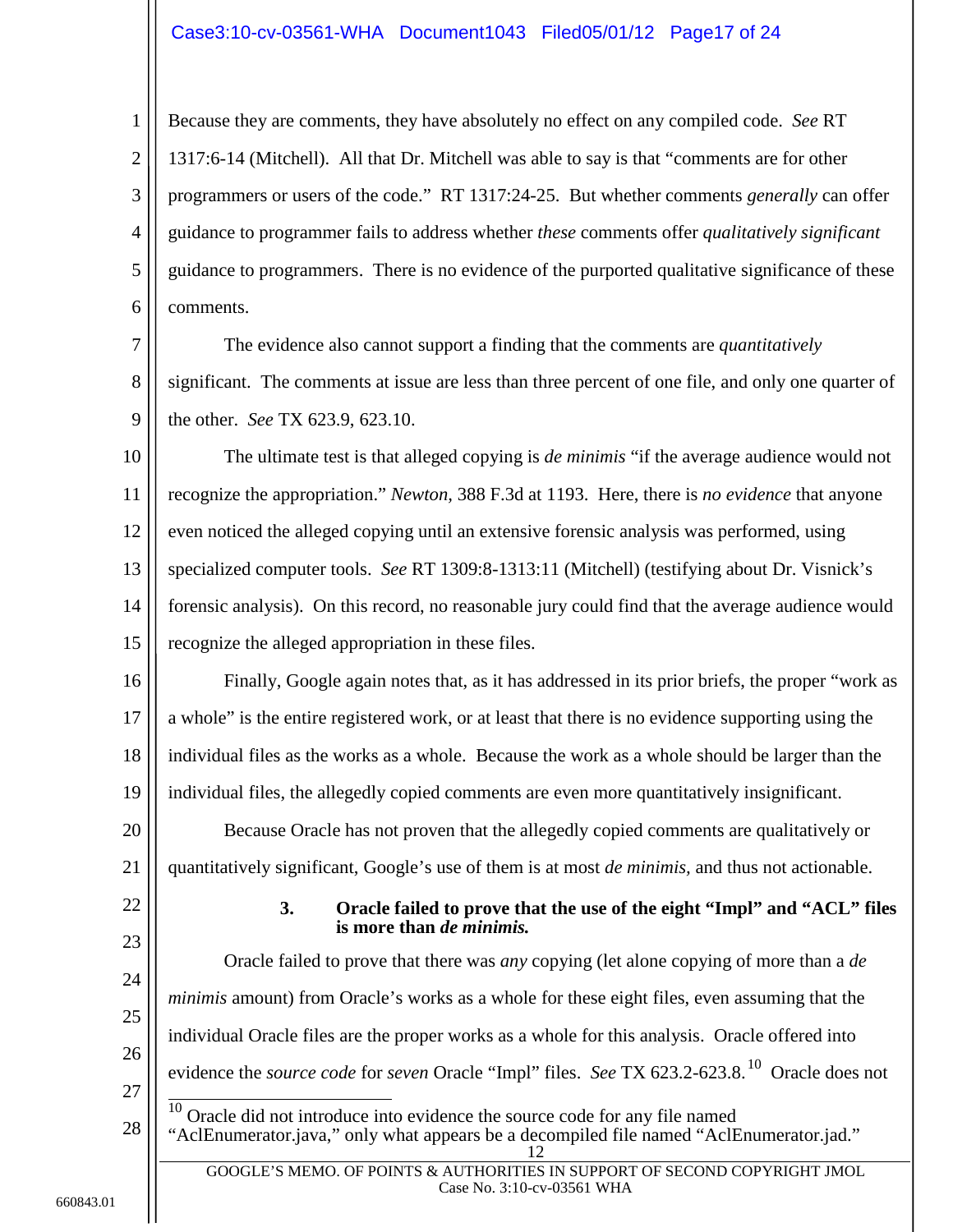## Case3:10-cv-03561-WHA Document1043 Filed05/01/12 Page18 of 24

2 3 4 5 6 claim, however, that Google copied anything from these *source code* files. Instead, Oracle argues that Google copied from *object code* using a *decompiler. See* RT 1257:3-1258:6 (Mitchell). Dr. Mitchell testified that the source code in the eight Android "Impl" and "ACL" files is similar to the *decompiled versions* of certain Oracle object code files. *See* RT 1259:16-1260:18. Dr. Mitchell did not testify, however, that the object code files he examined are the compiled versions of the *source code files* in evidence as trial exhibits 623.2-623.8. *See id.* 

7 8 9 10 11 12 13 14 15 Oracle also moved into evidence by stipulation what appear to be decompiled versions of the eight "Impl" and "ACL" files, with filenames ending in ".jad". *See* RT 1153:8-13; TX 896.1- 896.8. There was, however, *no testimony* explaining what these files are. Moreover, Dr. Mitchell *did not identify the names of the allegedly copied Oracle files that he purportedly examined. See*  RT 1259:16-1260:18. In fact, Dr. Mitchell did not even testify that the unnamed Oracle files he examined were part of either of the registered works at issue in this case. *See* RT 1259:16- 1260:18. Because of this failure of proof, Oracle has not established that the eight Android "Impl" and "ACL" files involved more than *de minimis* copying from any files that are part of either of the registered works at issue in this case or are owned by Oracle.

16 17 18 19 20 21 Moreover, as with the comments, there is *no evidence* that anyone noticed the alleged copying in the eight "Impl" and "ACL" files until an extensive forensic analysis was performed, using specialized computer tools. *See* RT 1309:8-1313:11 (Mitchell) (testifying about Dr. Visnick's forensic analysis). Thus, there is no evidence that the average audience would recognize the alleged appropriation. *See Newton,* 388 F.3d at 1193. Oracle therefore as not proven that the alleged copying was more than *de minimis*.

<span id="page-17-0"></span>22 23 24 25 26 27 Furthermore, Oracle offered no evidence that the code in these files is qualitatively significant. Dr. Mitchell testified that the code has some connection to access control lists, which relate to security. *See* RT 1329:22-1330:5. He did not, however, explain what the code does, or why it is *qualitatively significant.* Moreover, Dr. Mitchell testified that he had no reason to believe that these files were ever placed on a handset. *See* RT 1319:15-20. There is no other  $\overline{a}$ 

28 There is no evidence in the record that this eighth allegedly copied file, "AclEnumerator.java," is part of either of the two registered works at issue in this case. *See* n.5, *supra.*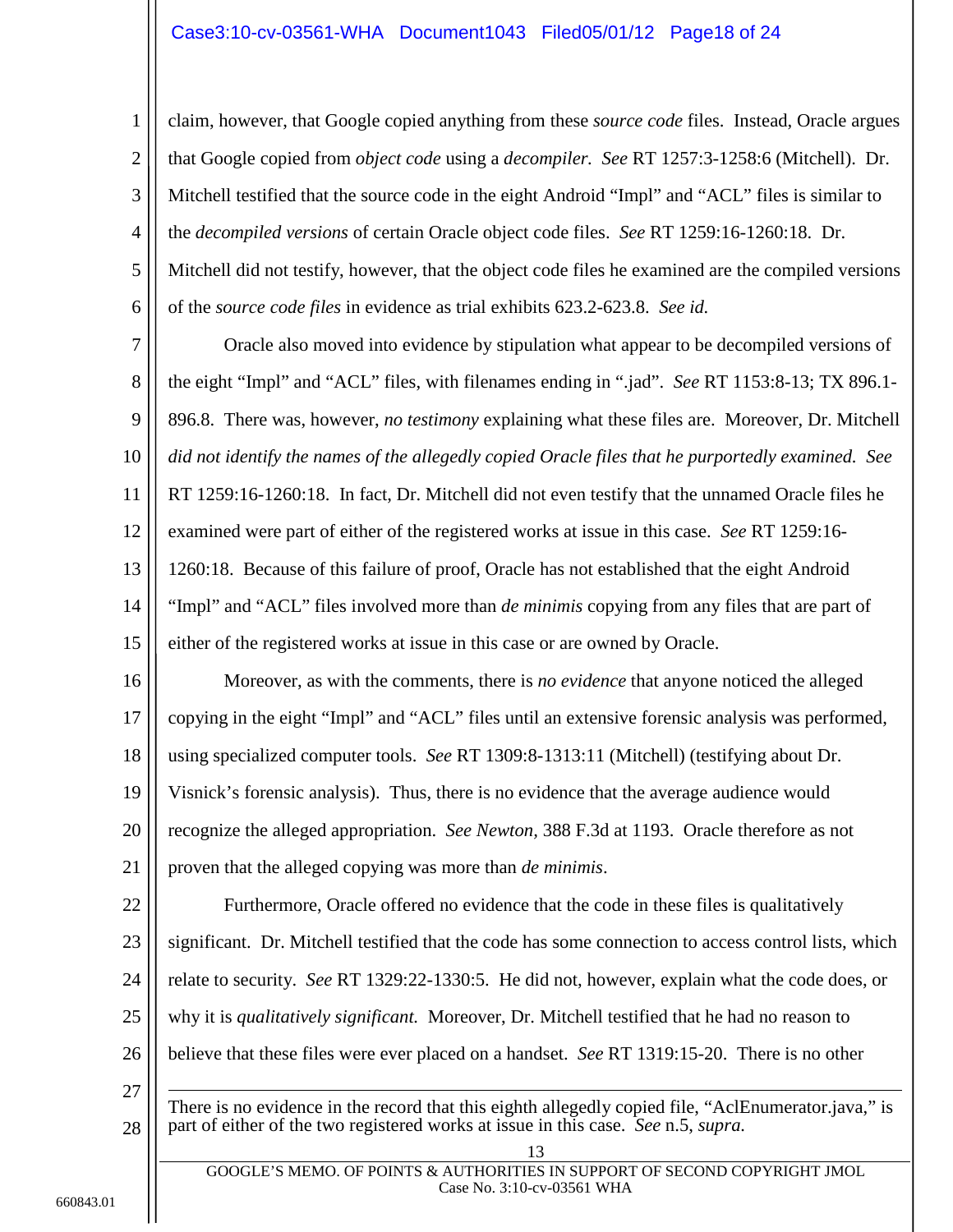## Case3:10-cv-03561-WHA Document1043 Filed05/01/12 Page19 of 24

evidence in the record suggesting that these files were ever placed on a handset. There is also no evidence in the record that these files had any significance at all to the functioning of either J2SE or Android.<sup>[11](#page-18-2)</sup>

Finally, properly compared to the proper works as a whole, as addressed by Google's prior briefs, the code in these eight files is quantitatively insignificant whether considered individually or collectively.

<span id="page-18-0"></span>7

1

2

3

4

5

6

### **F. Google is entitled to judgment as a matter of law that its specifications for the 37 API packages do not infringe Oracle's copyrights.**

8 9 10 11 12 13 14 15 16 17 18 19 20 Oracle alleges that Google's specifications (i.e., the documentation) for the 37 accused API packages infringe Oracle's copyrights. Specifically, Oracle alleges that (a) the substance of Android's English-language documentation infringes; and (b) the SSO of that documentation also infringes. The Court should grant judgment as a matter of law as to the first allegation because the evidence cannot support a finding that the contents of the documentation describing the 37 accused API packages in Android was copied from the J2SE documentation. The Court should also dismiss the second allegation because it simply collapses into Oracle's claim that Google copied the SSO of the 37 accused API packages; the documentation is generated by an automated program, such that the SSO of the documentation is a natural derivative of the SSO of the API packages it represents. *See* RT 1169:3-4 (Lee). Moreover, the second allegation is barred because, for the reasons stated in Google's proposed findings of fact and conclusions of law, the SSO of the 37 accused API packages is not copyrightable.

<span id="page-18-1"></span>21

### **1. The evidence cannot support a finding that Android's Englishlanguage documentation was copied from the Java API specifications.**

22

Oracle presented evidence of precisely three examples of alleged substantial similarity

- 23 between Google's and Oracle's specifications for the 37 API packages. A "mere scintilla" of
- <span id="page-18-2"></span>24 25 26 27 <sup>11</sup> Dr. Mitchell did testify that *test files generally* are an important part of software development. RT 1330:15-24. However he never testified as to how many test files there are in J2SE or Android, or to the role played by *these particular* test files. The best Dr. Mitchell could do was to state that "*if* [these files] helped [Google] test other code they were developing, and speed up and lessen the cost of testing and quality assurance, then that would have a big value to [Google]." RT 1331:3-5 (emphasis added). There is no evidence in the record that these eight files, out of
- 28 the tens of thousands of files in both Android and J2SE, were anything other than trivial and insignificant.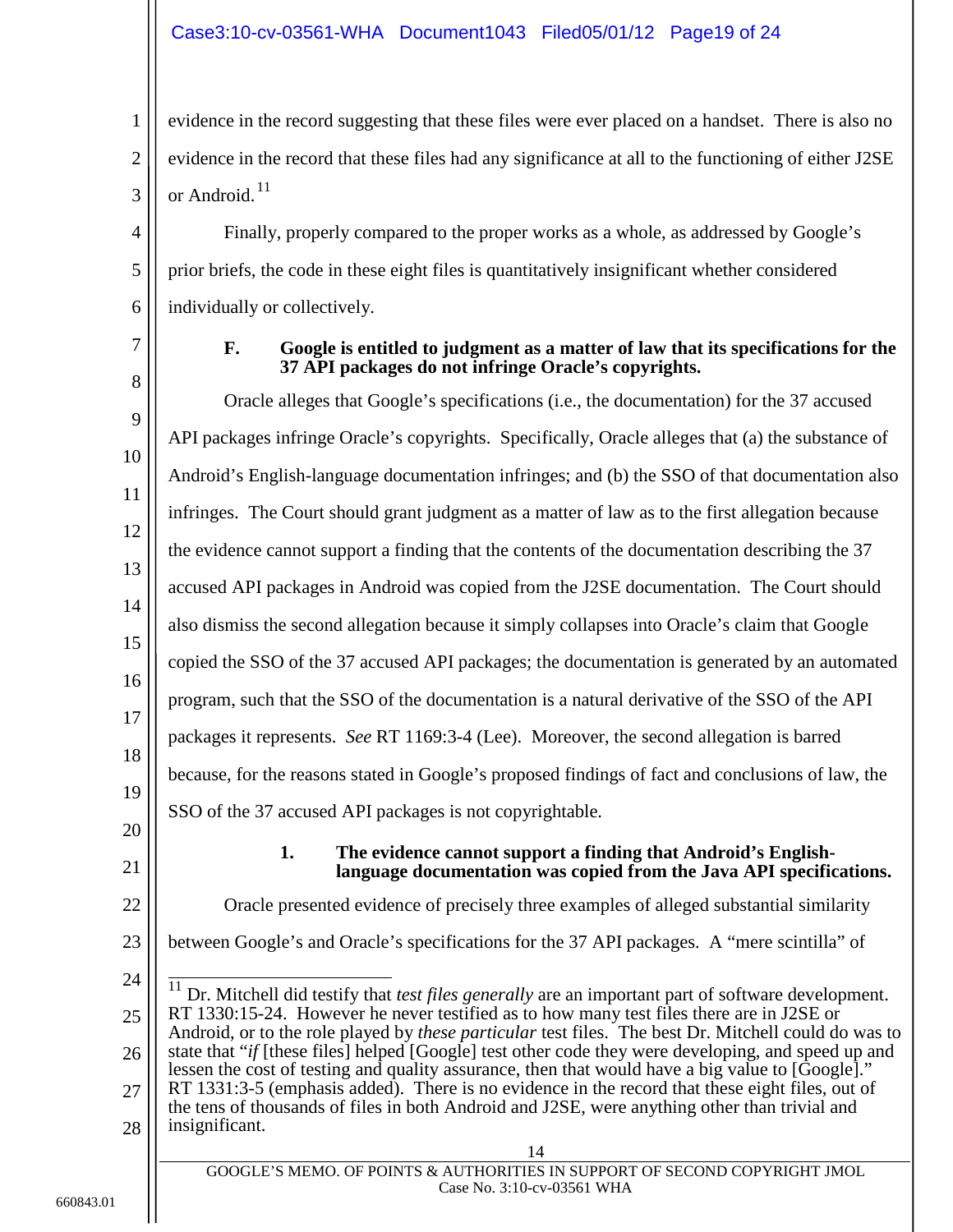# <span id="page-19-1"></span><span id="page-19-0"></span>Case3:10-cv-03561-WHA Document1043 Filed05/01/12 Page20 of 24

<span id="page-19-2"></span>

| 1                | evidence is insufficient to support a jury verdict. See Lakeside-Scott v. Multnomah County, 556                |                                                                                                   |  |
|------------------|----------------------------------------------------------------------------------------------------------------|---------------------------------------------------------------------------------------------------|--|
| $\overline{2}$   | F.3d 797, 802 (9th Cir. 2005) (quoting Willis v. Marion County Auditor's Office, 118 F.3d 542,                 |                                                                                                   |  |
| 3                | 545 (7th Cir. 1997)). Oracle's three examples—out of over 11,000 pages of specifications (RT                   |                                                                                                   |  |
| $\overline{4}$   | 617:2-7 (Reinhold)) <sup>12</sup> —cannot support a jury verdict.                                              |                                                                                                   |  |
| 5                | In its first example, Oracle focused on the descriptions in the J2SE and Android                               |                                                                                                   |  |
| 6                | specifications for the CipherInputStream class in the javax.crypto package. Counsel for Oracle                 |                                                                                                   |  |
| $\boldsymbol{7}$ | asked Bob Lee to compare the following portions of the descriptions of CipherInputStream in the                |                                                                                                   |  |
| 8                | J2SE 5.0 and Android specifications:                                                                           |                                                                                                   |  |
| 9                | <b>J2SE 5.0</b>                                                                                                | <b>Android</b>                                                                                    |  |
| 10               | A CipherInputStream is composed of an                                                                          | This class wraps an InputStream and a cipher                                                      |  |
| 11               | InputStream and a Cipher so that read()<br>methods return data that are read in from the                       | so that read() methods return data that are read<br>from the underlying InputStream and           |  |
| 12               | underlying InputStream but have been<br>additionally processed by the Cipher. The                              | processed by the cipher.                                                                          |  |
| 13               | Cipher must be fully initialized before being<br>used by a CipherInputStream.                                  | The cipher must be initialized for the requested<br>operation before being used by a              |  |
| 14               |                                                                                                                | CipherInputStream.                                                                                |  |
| 15               | Compare TX 610.2 with TX 767; see also RT 1169:25-1170:19 (Lee). These are sufficiently                        |                                                                                                   |  |
| 16               | different that no reasonable jury could find that they are virtually identical. Oracle's second and            |                                                                                                   |  |
| 17               | third examples are no better. See RT 1171:3-1172:25 (Lee) (comparing descriptions in the                       |                                                                                                   |  |
| 18               | Android and J2SE specifications for the Cipher class in the javax.crypto package); RT 1174:17-                 |                                                                                                   |  |
| 19               |                                                                                                                | 1175:9 (Lee) (comparing descriptions in the Android and J2SE specifications for the Pipe class in |  |
| 20               | the java.nio.channels package).                                                                                |                                                                                                   |  |
| 21               |                                                                                                                | As Mr. Lee explained, any similarities between the specifications are to be expected,             |  |
| 22               | given that the thing being described is the same in both specifications:                                       |                                                                                                   |  |
| 23               | Highly similar? Not so similar? What's your judgment?<br>Q.                                                    |                                                                                                   |  |
| 24               | In this case they contain the same words, certainly, but that's to be<br>А.                                    |                                                                                                   |  |
| 25               | few words as possible. You're trying to provide, like, a very concise explanation.                             | expected when you're trying to—you're describing various specific concepts in as                  |  |
| 26               |                                                                                                                |                                                                                                   |  |
| 27               | specifications for all 166 API packages of the J2SE 5.0 platform presumably are several-fold                   | The 11,000 page figure is the length of the specifications for just the 37 API packages. The      |  |
| 28               | longer, and the size of the J2SE 5.0 platform as a whole is larger still.                                      |                                                                                                   |  |
|                  | 15<br>GOOGLE'S MEMO. OF POINTS & AUTHORITIES IN SUPPORT OF SECOND COPYRIGHT JMOL<br>Case No. 3:10-cv-03561 WHA |                                                                                                   |  |
|                  |                                                                                                                |                                                                                                   |  |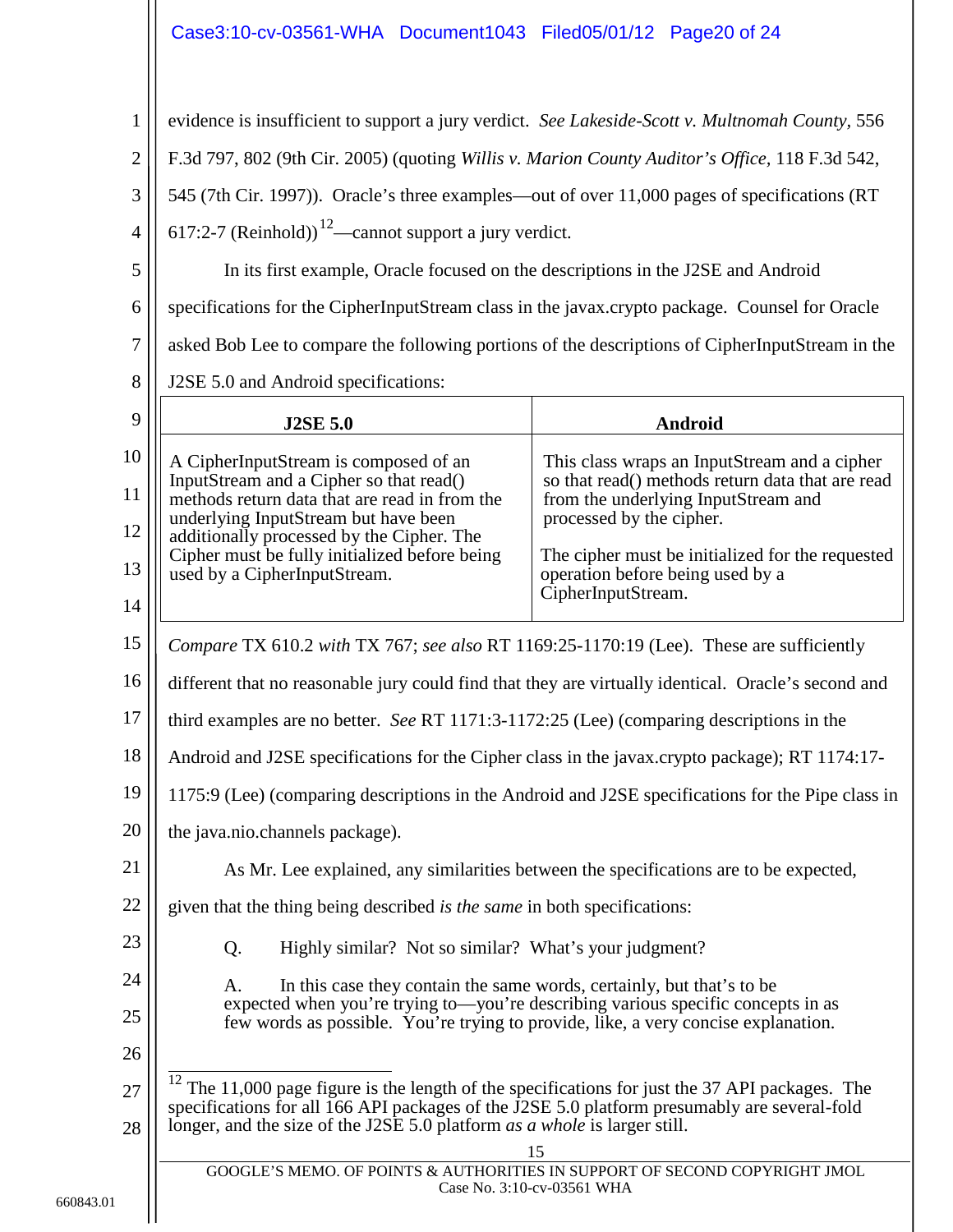## Case3:10-cv-03561-WHA Document1043 Filed05/01/12 Page21 of 24

Like, for example, the first sentence. What is a pipe, in one sentence. Certainly, if you're trying to do it in that few words, they are going to contain similar words because these are kind of, I guess, the common language or currency of these APIs and simply the technology.

Like, "pipe" isn't even actually a—it's not necessarily a Java term. It predates Java.

Q. So you would—

1

2

3

4

5

6

<span id="page-20-2"></span><span id="page-20-0"></span>A. Like, it's a common technical term.

7 8 9 10 11 12 13 14 RT 1175:10-24 (Lee). On these facts, any protection in the descriptions in the J2SE 5.0 specifications is, at best, thin, and protected only against virtually identical copying. *See Allen v. Academic Games League of Am., Inc.,* 89 F.3d 614, 618 (9th Cir. 1996) (applying merger doctrine to deny protection to written expression of game rules); *Incredible Techs., Inc. v. Virtual Techs., Inc.,* 400 F.3d 1007, 1013 (7th Cir. 2005) ("utilitarian explanations" of a system "are not sufficiently original or creative to merit copyright protection," or alternatively are protected "only against virtually identical copying").<sup>[13](#page-20-4)</sup> And no reasonable jury could find that the Android and J2SE specifications are virtually identical.

15 16 17 18 19 20 21 22 23 24 25 26 Professor Mitchell's testimony does not help Oracle's case because he did not apply the correct standard. When asked whether the description "Returns a reference to the private key component of this key pair" (J2SE) is substantially similar to the description "Returns the private key" (Android), Professor Mitchell testified, "I think if you were considering using this method, both would *tell you the same information,* that you can use this method to get the private key component of the key pair." RT 1327:14-24, 1328:2-4 (emphasis added). When asked again, he testified, "I think in the context of the rest of the description they *mean the same thing*." RT 1328:9-10 (emphasis added). When asked a *third* time whether the descriptions are substantially similar, and directed by the Court to answer "yes" or "no," Professor Mitchell responded, "Yes." RT 1328:24. The only reasonable conclusion that a jury can draw from this series of responses is that Professor Mitchell is basing his conclusion of substantial similarity on the fact that both

<span id="page-20-4"></span><span id="page-20-3"></span><span id="page-20-1"></span><sup>27</sup> 28 13 *See also Johnson v. Gordon,* 409 F.3d 12, 19 (1st Cir. 2005) ("copyright law protects original expressions of ideas but it does not safeguard either the ideas themselves *or banal expressions of them*" (emphasis added) (citing *Feist Pubs., Inc. v. Rural Tele. Serv. Co.,* 499 U.S. 340, 345-51 (1991)).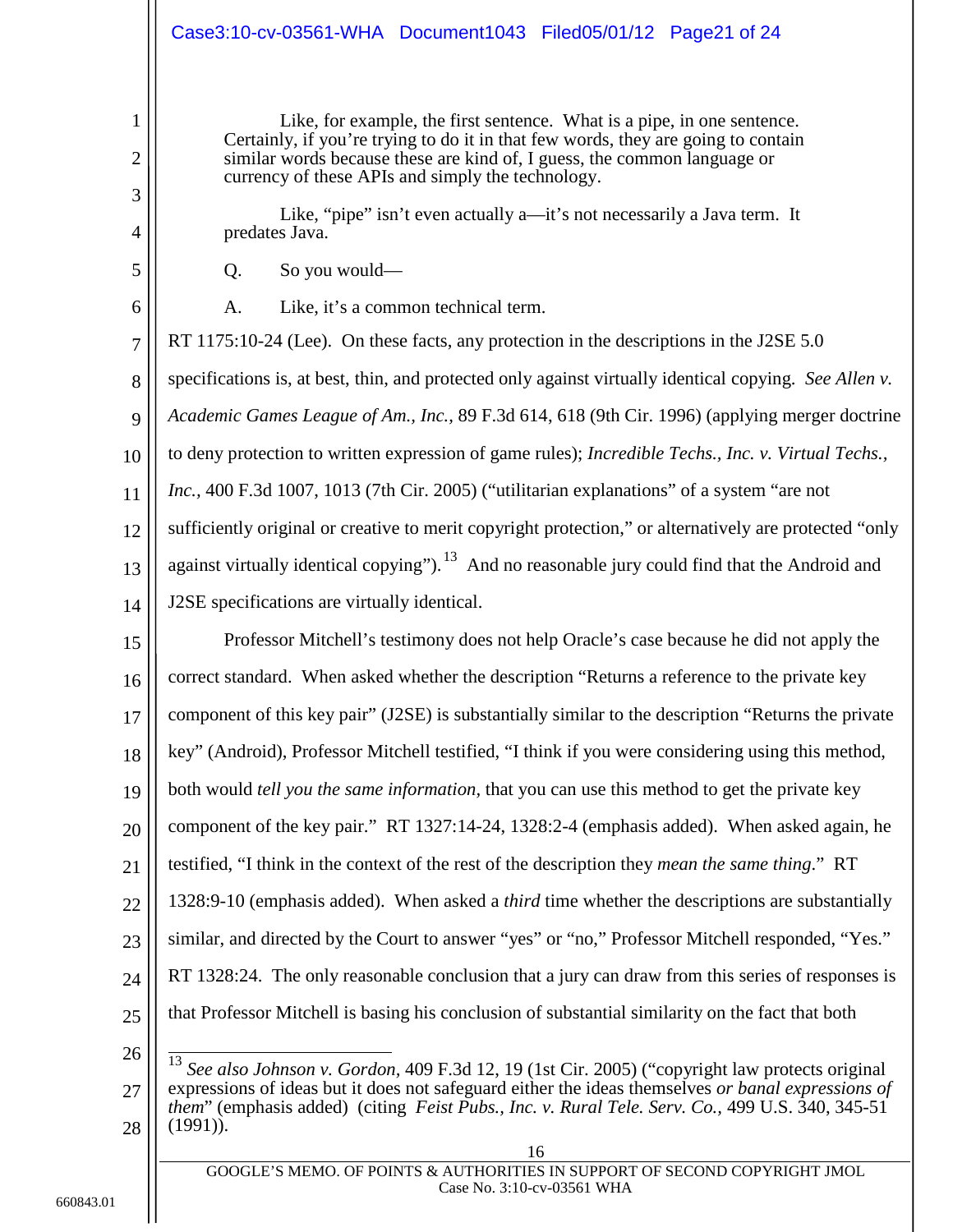<span id="page-21-1"></span><span id="page-21-0"></span>1 2 3 4 5 6 7 8 9 10 11 12 13 14 15 16 17 18 19 20 21 22 23 24 25 26 27 28 17 GOOGLE'S MEMO. OF POINTS & AUTHORITIES IN SUPPORT OF SECOND COPYRIGHT JMOL descriptions express the same *idea.* That, however, is not infringement. *See* 17 U.S.C. § 102. Moreover, as the Court has held, the test for infringement for the documentation is "virtual identity." Because Professor Mitchell did not opine that the documentation for Android and J2SE are virtually identical, it cannot support a jury verdict. Professor Mitchell's opinion about alleged substantial similarity between the Android and J2SE specifications must therefore be disregarded entirely. Given the thin protection for these descriptions, no reasonable jury could conclude that the Android specifications infringe Oracle's copyrights. **2. The evidence cannot support a finding that the SSO of Android's English-language documentation was copied from the Java API specifications.** Oracle elicited testimony that the SSO of the documentation for the 37 accused API packages lines up with that of the corresponding Java documentation. Mr. Lee testified as follows: Q. And the structure of the documentation is identical; correct, sir? And if you think of it as an outline, the outline would match identically; correct, sir? A. Yes. Q. And that's because on the Android side you're documenting the same application programming interfaces as were documented on the Java side; correct, sir? A. Yes. RT 1174:9-16. But this is no surprise. As Mr. Lee also testified, the documentation for both J2SE and Android is created automatically by a tool that reads demarcated portions of the source code for inclusion in a template. *See* RT 1168:21-1169:15 (Lee). In short, the creation of the documentation is mechanized. *See* RT 607:18-24, 614:1-4 (Reinhold). Since the documentation is based on the same starting point—the names of the methods in the 37 API packages at issue the SSO of the Android and J2SE documentation inevitably will be the same. Given that the documentation is generated automatically, Oracle's allegation that the SSO of the Android documentation infringes Oracle's copyrights on the J2SE specification collapses into Oracle's separate, overriding claim that Google's use of the names in the 37 API packages

Case No. 3:10-cv-03561 WHA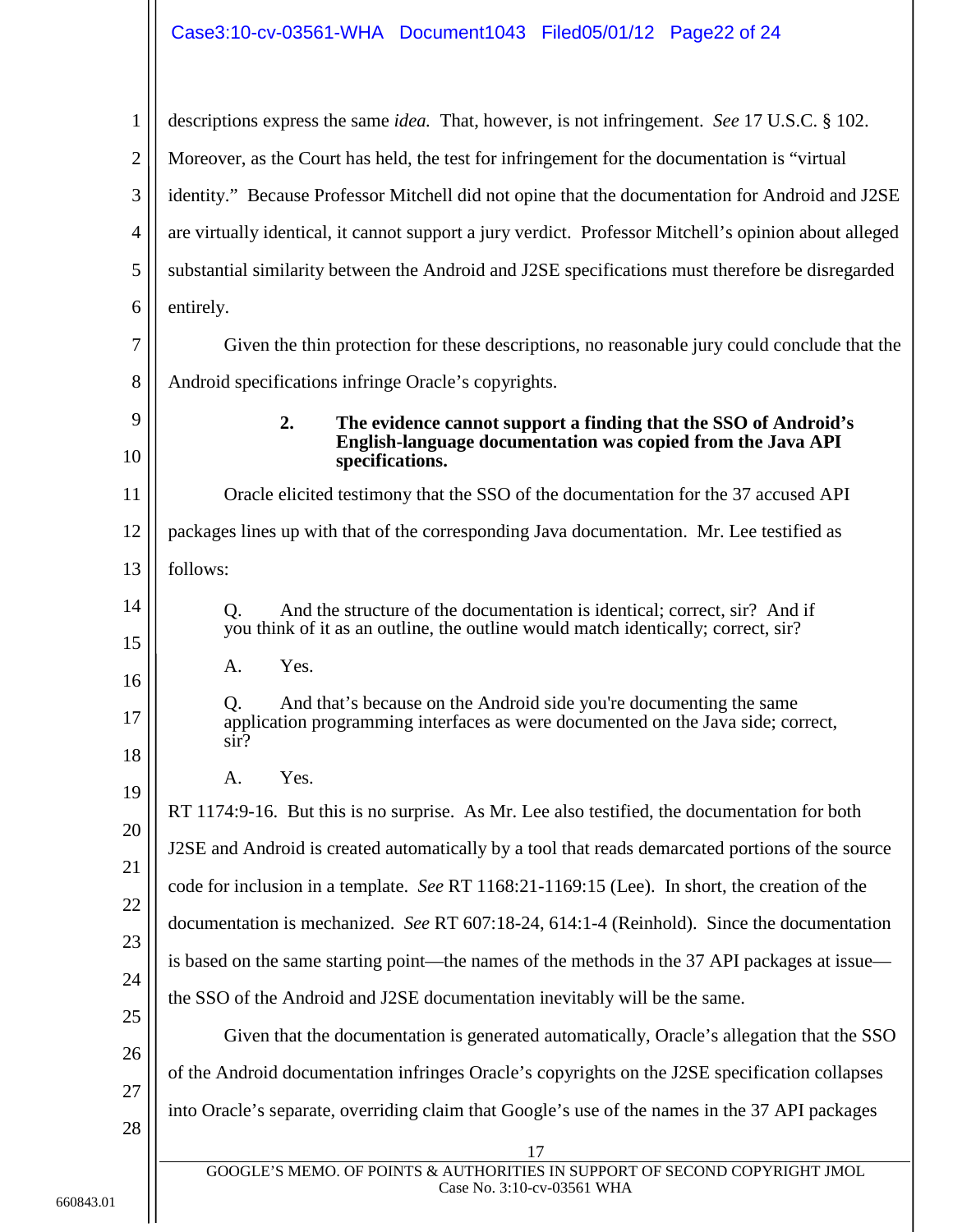1 2 3 4 5 6 7 8 9 infringes Oracle's copyrights in the SSO of its API packages. Similarities in the SSO of the documentation are an inevitable byproduct of using the same names in those API packages and their elements; they are not a separate act of infringement. Put another way, the similarities derive from Google's use of the names in the 37 API packages at issue, not from a separate act of copying any Oracle documentation for those 37 API packages. Accordingly, Oracle's separate claim that the SSO of the documentation infringes should be dismissed as a matter of law, leaving the actual issue—Google's use of the names in the 37 accused API packages—for the jury to decide. **G. Google is entitled to judgment as a matter of law on Oracle's claims based on** 

## <span id="page-22-0"></span>10

11

<span id="page-22-2"></span>**alleged literal copying, because Oracle failed to prove that either of the two copyright registrations on which it relies provides protection for the individual files on which the literal copying claims are based.**

<span id="page-22-1"></span>12 13 14 15 16 17 18 19 20 21 22 23 24 25 26 27 28 18 GOOGLE'S MEMO. OF POINTS & AUTHORITIES IN SUPPORT OF SECOND COPYRIGHT JMOL As noted above in Part III.B.2, Sun's registration of the works as derivative works means that, absent proof that it owns individual components, Oracle's copyright in version 5.0 "extends only to material contributed by [Sun, as] the author of the derivative work." *See* 17 U.S.C. § 103(b). Over Google's objection, Oracle convinced the Court to define the "works as a whole" for its literal copying claims as *the individual files* in which the allegedly copied materials (code or comments) appear in version 5.0 of J2SE. Oracle made no attempt to prove that it owns any of those individual files, let alone when those files and the allegedly copied material were first added to the J2SE platform. *See* Part III.B.2, *supra.* Absent such proof, Oracle's claims based on copying of specific files as separate protected works must fail. **H. If the Court accepts Oracle's now-withdrawn "collective work" argument, Google is entitled to judgment as a matter of law of non-infringement of each of the component parts of the registered works, because Oracle has not proved authorship of the constituent elements.** Oracle has now confirmed that it has withdrawn its "collective work" argument. If Oracle had not done so, and had the Court accepted the "collective work" argument, Google would be entitled to judgment as a matter of law of non-infringement of each of the component parts of the registered works, because Oracle has not proved authorship of the constituent elements, for the reasons set forth in Google's prior Rule 50 motion. *See* Dkt. 984 at 11-12.

<span id="page-22-3"></span>Case No. 3:10-cv-03561 WHA